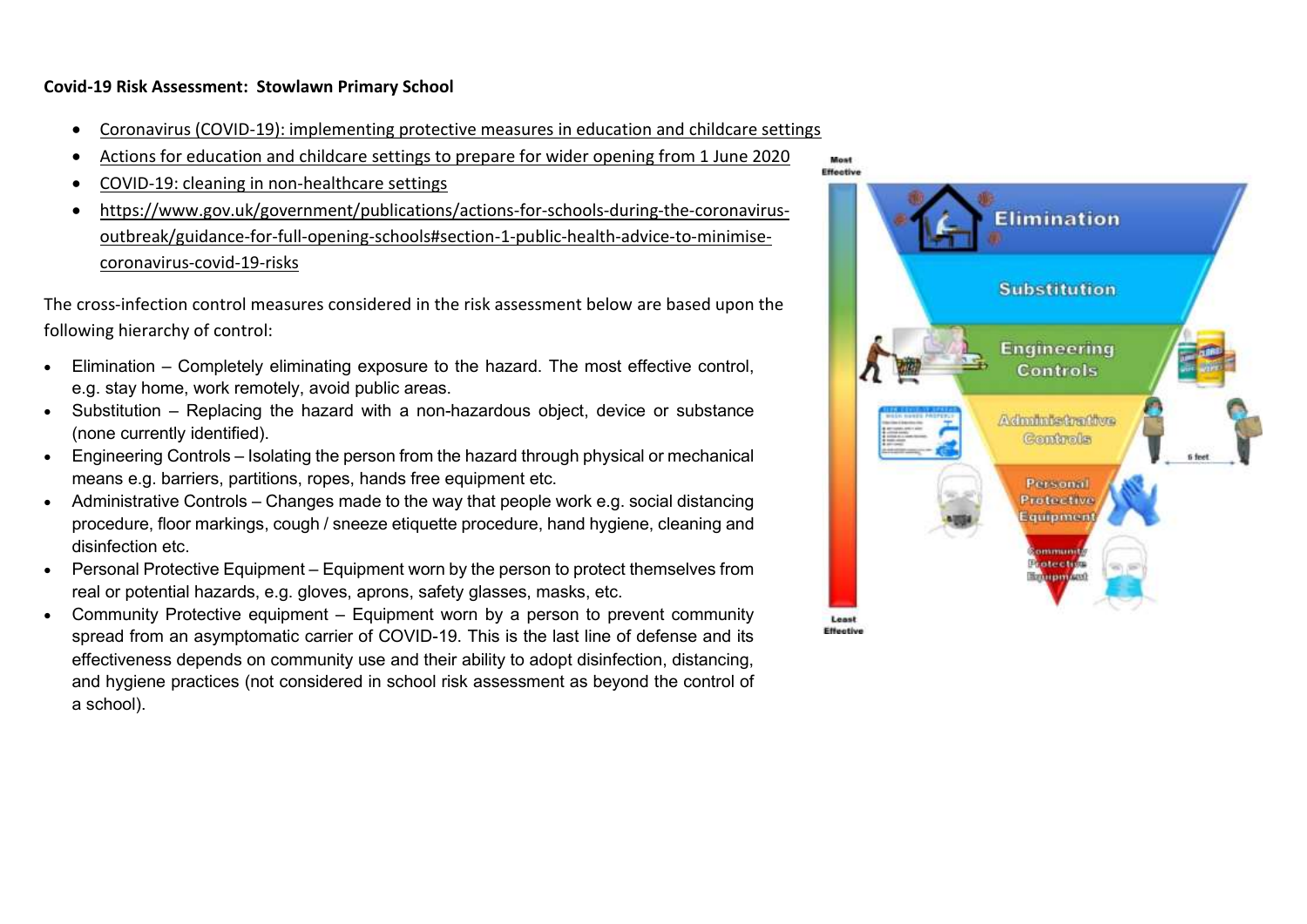## **Stowlawn Primary School 9.7.20 for Sept 2020, reviewed and updated 3.9.20/ 21.9.20/ 7.10.20/ 23.11.20/ 6.1.21/18.1.21/20.1.21/1.3.21**





Regular checks are made for the most up to date information and this is relayed to staff, students and parents using the school information systems – emails, newsletters, display screens and signage as appropriate

This risk assessment (and any updates) is sent to staff for consultation through Teams; a face-to face staff meeting was held on 17.7.20 where the Risk Assessment was reviewed with staff and their comments received and acted upon

This update (1.3.21) is made with reference to: DFE Schools Coronavirus (Covid 19) operational guidance Feb 21; City of Wolverhampton Council Covid Control Measures in School Settings – Feb 21 Important reminder; Joint Union advice for fuller opening Feb 21

| <b>Hazards</b>     | Who might<br>be harmed                                                                               | <b>Controls Required (LA actions)</b>                                                                                                                                                                                                                                                                                                                     | <b>Risk</b><br><b>Rating</b> | <b>Action By</b><br>who | <b>Action by</b><br>when | <b>Done</b> |
|--------------------|------------------------------------------------------------------------------------------------------|-----------------------------------------------------------------------------------------------------------------------------------------------------------------------------------------------------------------------------------------------------------------------------------------------------------------------------------------------------------|------------------------------|-------------------------|--------------------------|-------------|
|                    |                                                                                                      |                                                                                                                                                                                                                                                                                                                                                           | L/M/H                        |                         |                          |             |
| Spread of Covid-19 | Staff                                                                                                | <b>Updated H&amp;S instructions issued to all staff (see attached</b>                                                                                                                                                                                                                                                                                     | L                            |                         |                          |             |
| Coronavirus        | Pupils                                                                                               | document)                                                                                                                                                                                                                                                                                                                                                 |                              |                         |                          |             |
|                    | Cleaners                                                                                             | Lateral Flow Testing for primary school staff (Jan 2021)                                                                                                                                                                                                                                                                                                  |                              |                         |                          |             |
|                    | Contractors                                                                                          | The school is participating in the Lateral Flow Testing for primary                                                                                                                                                                                                                                                                                       |                              |                         |                          |             |
|                    | Visitors to<br>vour<br>premises                                                                      | school staff programme. All school staff (teachers, TAs, office staff,<br>lunchtime supervisors, caretaker, cleaners, Soccer 2000 staff will be<br>provided with home testing kits.                                                                                                                                                                       |                              |                         |                          |             |
|                    | Vulnerable<br>$groups -$<br>Elderly,<br>Pregnant<br>workers,<br>those with<br>existing<br>underlying | Participation is voluntary (staff who are CEV or working from home<br>due to illness or pregnancy do not need to take part). Participants<br>will be expected to collect test kits and observe the instructions<br>when using them, reporting their results to Test and Trace and to<br>the school (both positive and negative) twice a week. Appropriate |                              |                         |                          |             |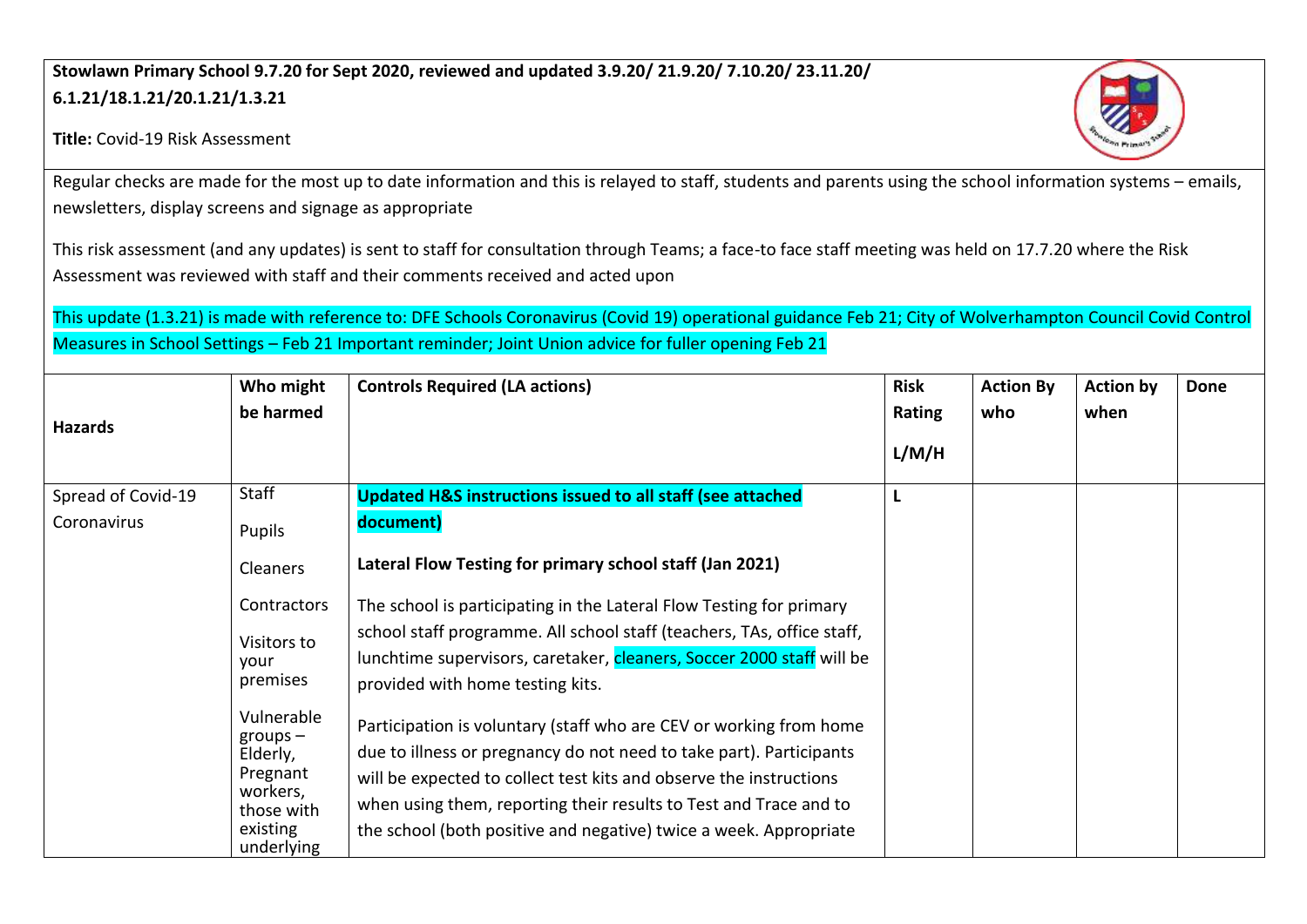|                                   | health<br>conditions<br>Anyone else<br>who<br>physically<br>comes in<br>contact with<br>you in<br>relation to<br>your<br>operations                                                                                                               | care will be taken (face coverings) when issuing kits and records will<br>be maintained by the school.<br>Staff who test negative will proceed with their duties as normal.<br>Staff who test positive will be advised to self-isolate and follow<br>instructions from Test and Trace. These cases will be reported<br>directly to PHE and advice taken as to measures needed for contacts<br>in school.                                                                                                                                                                                                                                                                                                                                                                                                                                                                                                                                                                    |   |                                 |        |  |
|-----------------------------------|---------------------------------------------------------------------------------------------------------------------------------------------------------------------------------------------------------------------------------------------------|-----------------------------------------------------------------------------------------------------------------------------------------------------------------------------------------------------------------------------------------------------------------------------------------------------------------------------------------------------------------------------------------------------------------------------------------------------------------------------------------------------------------------------------------------------------------------------------------------------------------------------------------------------------------------------------------------------------------------------------------------------------------------------------------------------------------------------------------------------------------------------------------------------------------------------------------------------------------------------|---|---------------------------------|--------|--|
| Spread of Covid-19<br>Coronavirus | Staff<br>Pupils<br>Cleaners<br>Contractors<br>Visitors to<br>your<br>premises<br>Vulnerable<br>$groups -$<br>Elderly,<br>Pregnant<br>workers,<br>those with<br>existing<br>underlying<br>health<br>conditions<br>Anyone else<br>who<br>physically | Promotion of good personal hygiene<br>The 'Hands. Face. Space' campaign urges the public to continue to<br>wash their hands, cover their face and make space to control<br>infection rates and avoid a second peak<br>Hand washing facilities with soap and water (ideally warm water) in<br>place.Hand sanitiser available in all bubbles and where hand-<br>washing facilities not immediately available.<br>Posters to be displayed throughout the school reminding pupils,<br>staff and visitors to wash their hands, e.g. before entering and<br>leaving the school.<br>Posters and information systems are displayed<br>Stringent hand washing taking place. (in accordance with this<br>guidance).<br>Pupils are supervised by staff when washing their hands to<br>$\bullet$<br>ensure it is done correctly and for at least 20 seconds, where<br>necessary.<br>Classes to teach children hand washing techniques.<br>Drying of hands with disposable paper towels. | L | Regular<br>monitoring<br>by SLT | weekly |  |
|                                   | comes in<br>contact with                                                                                                                                                                                                                          | Children to wash hands before and after eating a snack and<br>before and after eating dinner.                                                                                                                                                                                                                                                                                                                                                                                                                                                                                                                                                                                                                                                                                                                                                                                                                                                                               |   |                                 |        |  |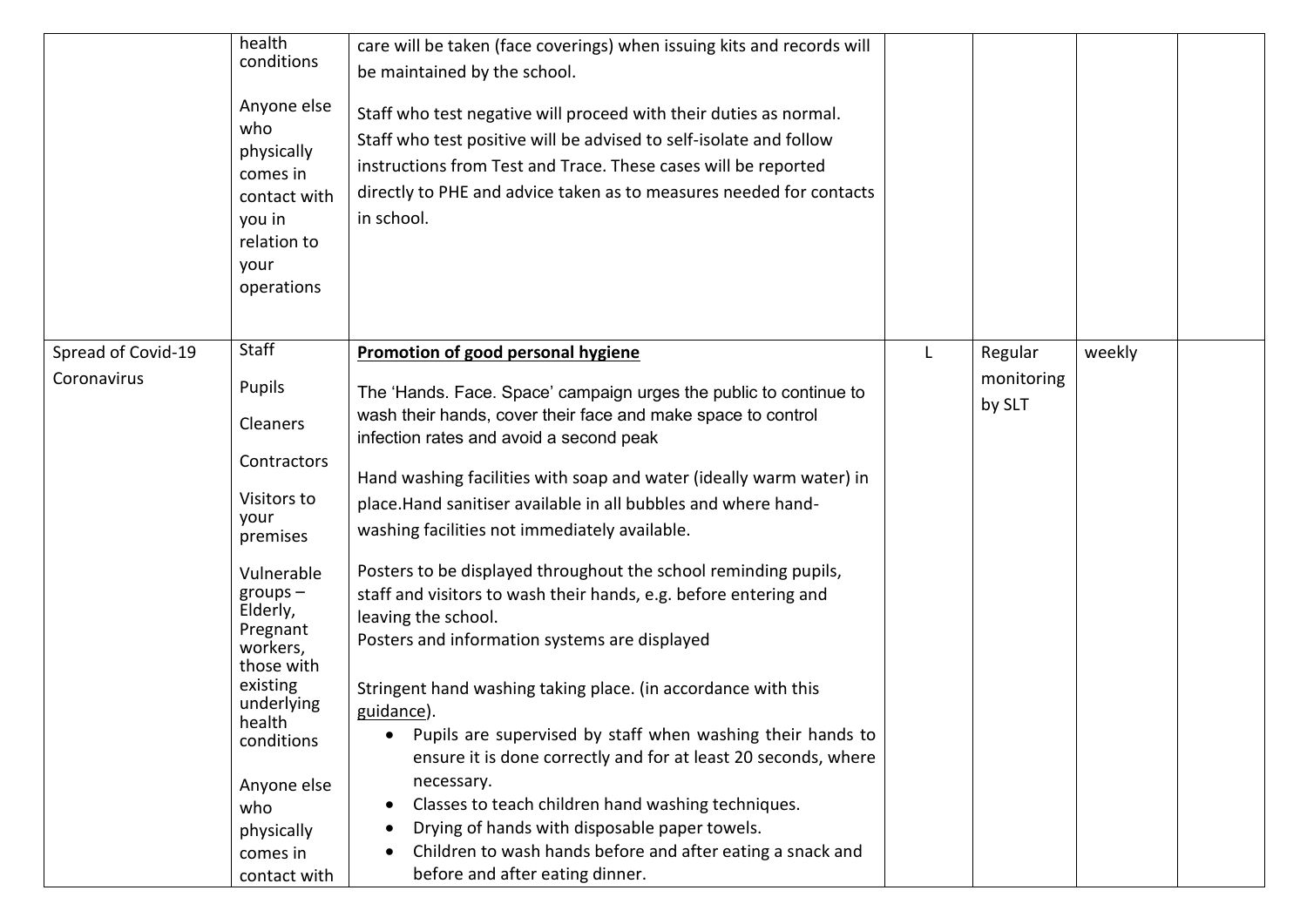| you in      | Hand sanitisers meeting a minimum of 70% alcohol content               |  |
|-------------|------------------------------------------------------------------------|--|
| relation to | sited in any area where washing facilities not readily                 |  |
| your        | available. Staff providing their own hand sanitiser are                |  |
| operations  | advised to only use 70% alcohol content products. (Note;               |  |
|             | hand gel is no substitute for thorough and effective                   |  |
|             | handwashing) For children: use a pea-sized amount of                   |  |
|             | sanitiser and teach children to rub it in until hands are dry to       |  |
|             | avoid them putting fingers in their mouths                             |  |
|             | Structured times built into the day for hand washing e.g. on arrival,  |  |
|             | break times, lunch, before going home. Staff and pupils have been      |  |
|             | informed of how to use sanitiser safely                                |  |
|             | Employees and pupils reminded to catch coughs and sneezes              |  |
|             | in tissues - Follow Catch it, Bin it, Kill it and wash hands and       |  |
|             | to avoid touching face, eyes, nose or mouth with unclean               |  |
|             | hands.                                                                 |  |
|             | Advice provided to all staff about putting used tissues in the bin     |  |
|             | immediately, washing hands with soap and water often $-$ use of        |  |
|             | hand sanitiser gel if soap and water is not available, avoiding close  |  |
|             | contact with people who are unwell and not to touch eyes, nose or      |  |
|             | mouth if hands are not clean.                                          |  |
|             | Tissues for each class and available throughout school,<br>$\bullet$   |  |
|             | ensuring adequate stock levels for each class / office from            |  |
|             | the start of each day and are replenished as needed.                   |  |
|             | Boxes of tissues have been provided for every classroom,               |  |
|             | replacements through site team when required.                          |  |
|             | Appropriate receptacles for disposal of tissues which are              |  |
|             | emptied throughout the day.                                            |  |
|             | Lidded bins are provided in all bubbles, dining areas and staff areas, |  |
|             | these are emptied at lunchtime and at the end of the day               |  |
|             |                                                                        |  |
|             | Pupils do not from share cutlery, cups or food.                        |  |
|             | Drinking fountains are not in use. Staff and pupils to drink from      |  |
|             | their own bottles/cups. Pupils have been requested to bring their      |  |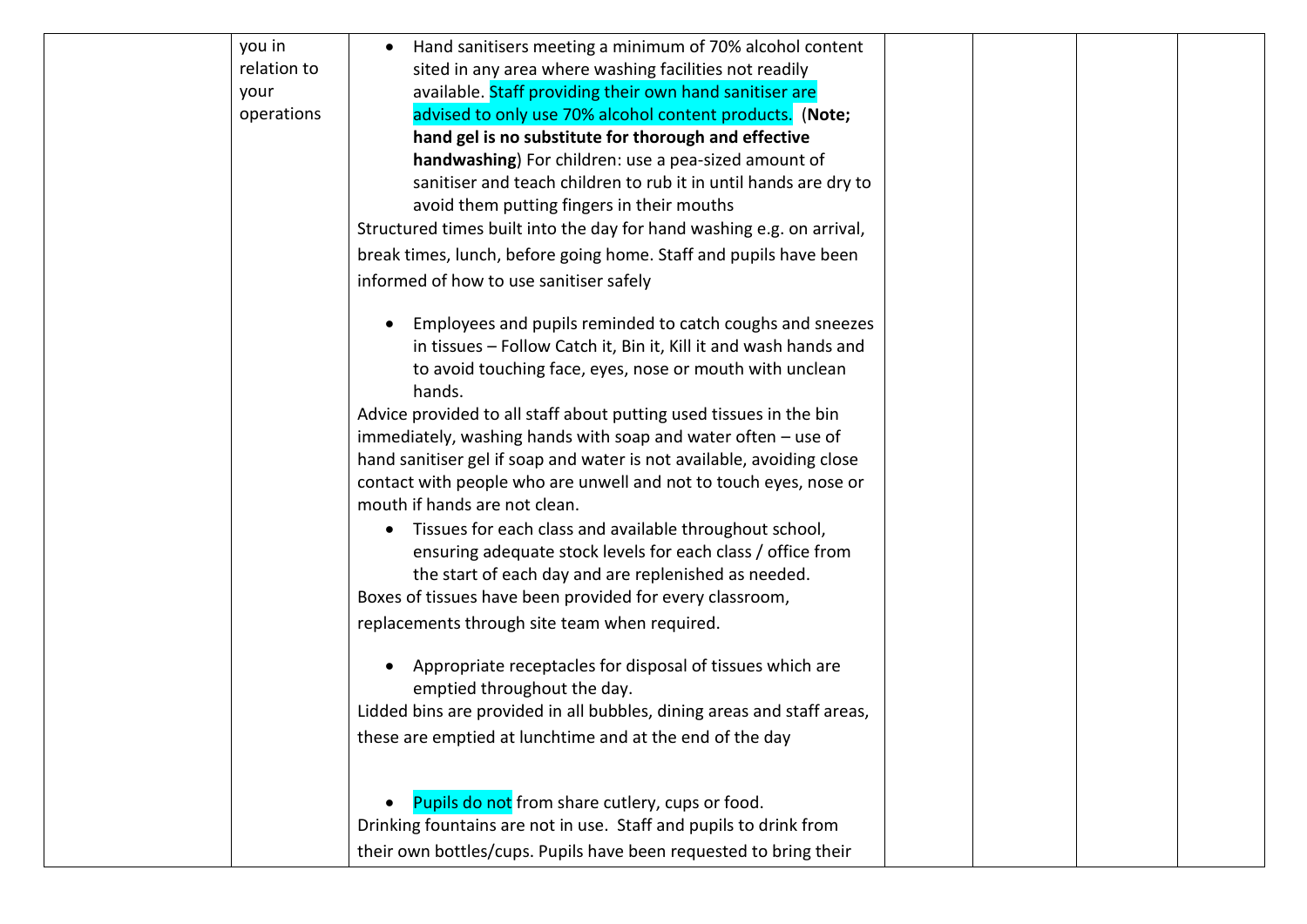| own water bottles. Sufficient supplies of plates, cups and cutlery                                                         |
|----------------------------------------------------------------------------------------------------------------------------|
| have been purchased so that there is no need to wash and reuse                                                             |
| during lunch service.                                                                                                      |
| Pupils must not take fruit from shared fruit bowls                                                                         |
| Parents informed of hygiene expectations and advised to<br>$\bullet$<br>discuss with their children.                       |
| Parents informed that children are to wash their hands for<br>20 seconds before coming to school and when they get<br>home |
| Areas are kept well-ventilated using natural ventilation<br>where possible.                                                |
| Internal and external doors may be propped open to facilitate                                                              |
| ventilation; doors to food preparation areas are not propped open                                                          |
|                                                                                                                            |
| Staff to staff contact:<br>Staff are reminded to:                                                                          |
|                                                                                                                            |
| maintain 2m social distancing between one another<br>wherever possible including when on playground                        |
| duty, during breaks, during incidental conversations.                                                                      |
| Staff are reminded that they must not share any                                                                            |
| foods or treats (especially any foods that are in                                                                          |
| sharing tubs) or make drinks for other staff members                                                                       |
| $\triangleright$ observe good hand and respiratory hygiene                                                                 |
| remain vigilant to exposure to COVID-19 outside the                                                                        |
| school                                                                                                                     |
| $\triangleright$ minimise Interactions between teaching staff and                                                          |
| other school staff, including office / administrative<br>staff                                                             |
| minimise interactions between staff and                                                                                    |
| parents/carers                                                                                                             |
| $\triangleright$ All staff complete movement tracking logs weekly to                                                       |
| enable identification of staff in contact with any                                                                         |
| confirmed case                                                                                                             |
|                                                                                                                            |
| There is additional cleaning in staff shared areas / staff rooms                                                           |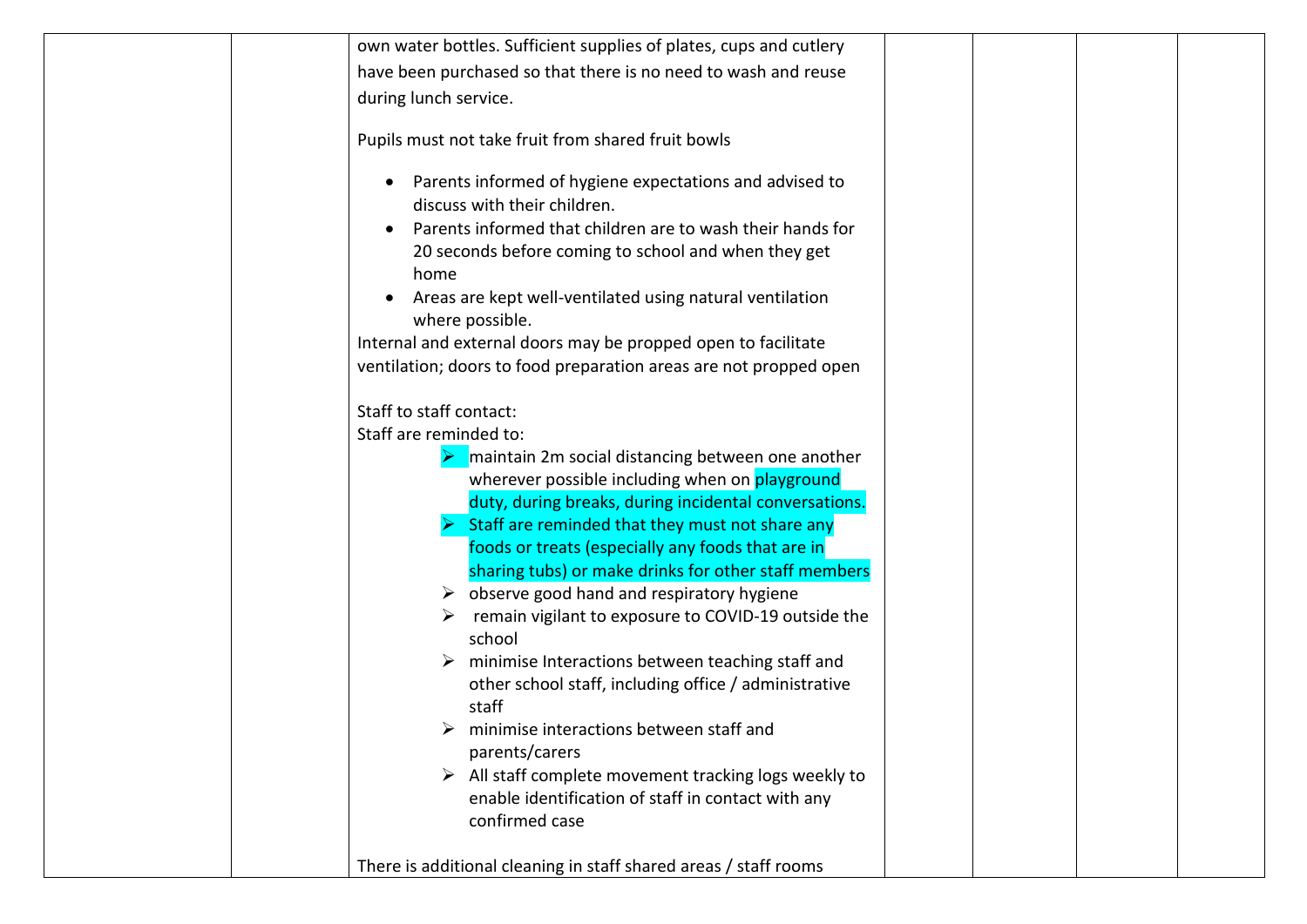|                                   |                                                                                                                                                                                                                                                                                                                              | washing / sanitiser facilities are available in staff shared areas / staff<br>rooms<br>individual staff risk assessments have been made and action taken<br>staff are provided with sanitising materials in each bubble<br>all staff are provided with face coverings for use when in contact<br>with groups of parents/ carers and when outside own bubble or<br>within 2m of other staff within their own bubble<br>regular reminders of staff to staff contact procedures                                                                                                                                                                                                                                                                                                                                                                                                                                                                                                                                                                                                                                                                                                                                                                                                              |   |                                                                                     |        |  |
|-----------------------------------|------------------------------------------------------------------------------------------------------------------------------------------------------------------------------------------------------------------------------------------------------------------------------------------------------------------------------|-------------------------------------------------------------------------------------------------------------------------------------------------------------------------------------------------------------------------------------------------------------------------------------------------------------------------------------------------------------------------------------------------------------------------------------------------------------------------------------------------------------------------------------------------------------------------------------------------------------------------------------------------------------------------------------------------------------------------------------------------------------------------------------------------------------------------------------------------------------------------------------------------------------------------------------------------------------------------------------------------------------------------------------------------------------------------------------------------------------------------------------------------------------------------------------------------------------------------------------------------------------------------------------------|---|-------------------------------------------------------------------------------------|--------|--|
| Spread of Covid-19<br>Coronavirus | Staff<br>Pupils<br>Cleaners<br>Contractors<br>Visitors to<br>your<br>premises<br>Vulnerable<br>$groups -$<br>Elderly,<br>Pregnant<br>workers,<br>those with<br>existing<br>underlying<br>health<br>conditions<br>Anyone else<br>who<br>physically<br>comes in<br>contact with<br>you in<br>relation to<br>your<br>operations | <b>Cleaning</b><br>Pupils sit at same desk each day which is thoroughly cleaned<br>during and at the end of each day.<br>Pupils are allocated seating spaces in all classes, facing forwards<br>(except for EYFS). All desks and chairs are cleaned at the end of each<br>day<br>Cleaners are employed by the school / sourced via LA SLA to<br>carry out daily thorough cleaning of classrooms and other<br>areas that follows national guidance and is compliant with<br>the COSHH policy and the H&S policy.<br>Cleaning arrangements are reviewed regularly and<br>necessary changes are made.<br>Cleaners are provided with a map of all areas requiring cleaning.<br>Cleaning staff are managed and have robust H&S procedures in<br>place for decontamination daily. Extra cleaning of touch points and<br>toilet areas takes place daily at lunchtime; also emptying of lidded<br>bins. Cleaners are provided with appropriate strength COSHH<br>compliant cleaning products. Cleaning staff do not use dry cloths to<br>polish desks, or dry buffers for corridor floors<br>Increased focus cleaning and disinfecting objects and surfaces<br>that are touched regularly (touch points) particularly in areas<br>of high use such as door handles, door panels, banisters, light | L | Regular<br>meetings<br>with<br>cleaning<br>staff and<br>any<br>adjustment<br>s made | weekly |  |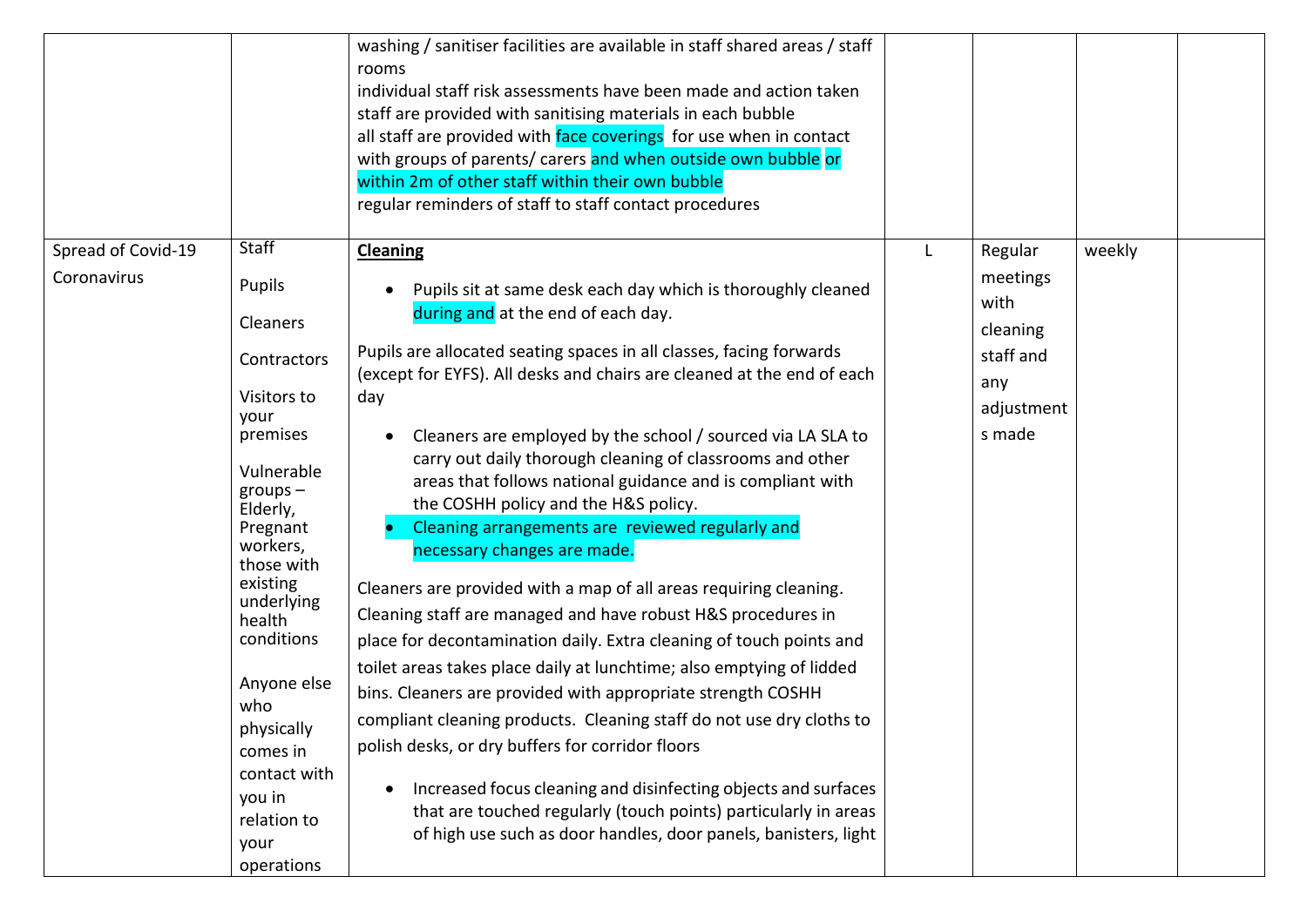|                                   |                                                                                                                                                                                                        | switches, reception area / sign in tablets using appropriate<br>cleaning products and methods.<br>Priority surfaces and areas cleaned every day: these include<br>surfaces, door handles, toilets, sinks, banisters, desks, shared items,<br>toys, ipads etc. School staff are instructed to clean touch points and<br>surfaces, shared toys/ equipment during and at the end of each day.<br>Cleaning equipment (Dettol spray, anti viral wipes, cloths) is<br>provided in all bubbles, hall and the dining areas<br>Site teams are also carrying out additional cleans in the toilets / sink<br>surfaces / handles at break times to ensure the surfaces are ready<br>for lunchtime.<br>Rigorous checks to be carried out by line managers to ensure                                                                                                    |   |                                                   |       |  |
|-----------------------------------|--------------------------------------------------------------------------------------------------------------------------------------------------------------------------------------------------------|-----------------------------------------------------------------------------------------------------------------------------------------------------------------------------------------------------------------------------------------------------------------------------------------------------------------------------------------------------------------------------------------------------------------------------------------------------------------------------------------------------------------------------------------------------------------------------------------------------------------------------------------------------------------------------------------------------------------------------------------------------------------------------------------------------------------------------------------------------------|---|---------------------------------------------------|-------|--|
|                                   |                                                                                                                                                                                                        | that the necessary procedures are being followed.<br>All cutlery and cups are thoroughly cleaned before and after<br>use.                                                                                                                                                                                                                                                                                                                                                                                                                                                                                                                                                                                                                                                                                                                                 |   |                                                   |       |  |
|                                   |                                                                                                                                                                                                        |                                                                                                                                                                                                                                                                                                                                                                                                                                                                                                                                                                                                                                                                                                                                                                                                                                                           |   |                                                   |       |  |
| Spread of Covid-19<br>Coronavirus | Staff<br>Pupils<br><b>Cleaners</b><br>Contractors<br>Visitors to<br>your<br>premises<br>Vulnerable<br>$groups -$<br>Elderly,<br>Pregnant<br>workers,<br>those with<br>existing<br>underlying<br>health | <b>Social Distancing</b><br>2 metre distancing should be observed wherever possible<br>School sends out regular clear messages that children,<br>parents, carers or any visitors, such as suppliers are not to visit<br>the education or childcare setting if they are displaying any<br>symptoms of coronavirus (COVID-19).<br>Reception will remain closed to all but essential visitors/<br>contractors/deliveries. All visitors entering school are required to<br>complete a form verifying their health status. All visitors receive<br>clear instructions regarding hygiene and social distancing measures<br>in school. Contractors directed to use staff toilet in reception area<br>only. This toilet is otherwise closed to all but staff members in the<br>office bubble. Hygiene station at front entrance. Lettings have been<br>cancelled. | L | Regular<br>reminders<br>and<br>presence<br>by SLT | daily |  |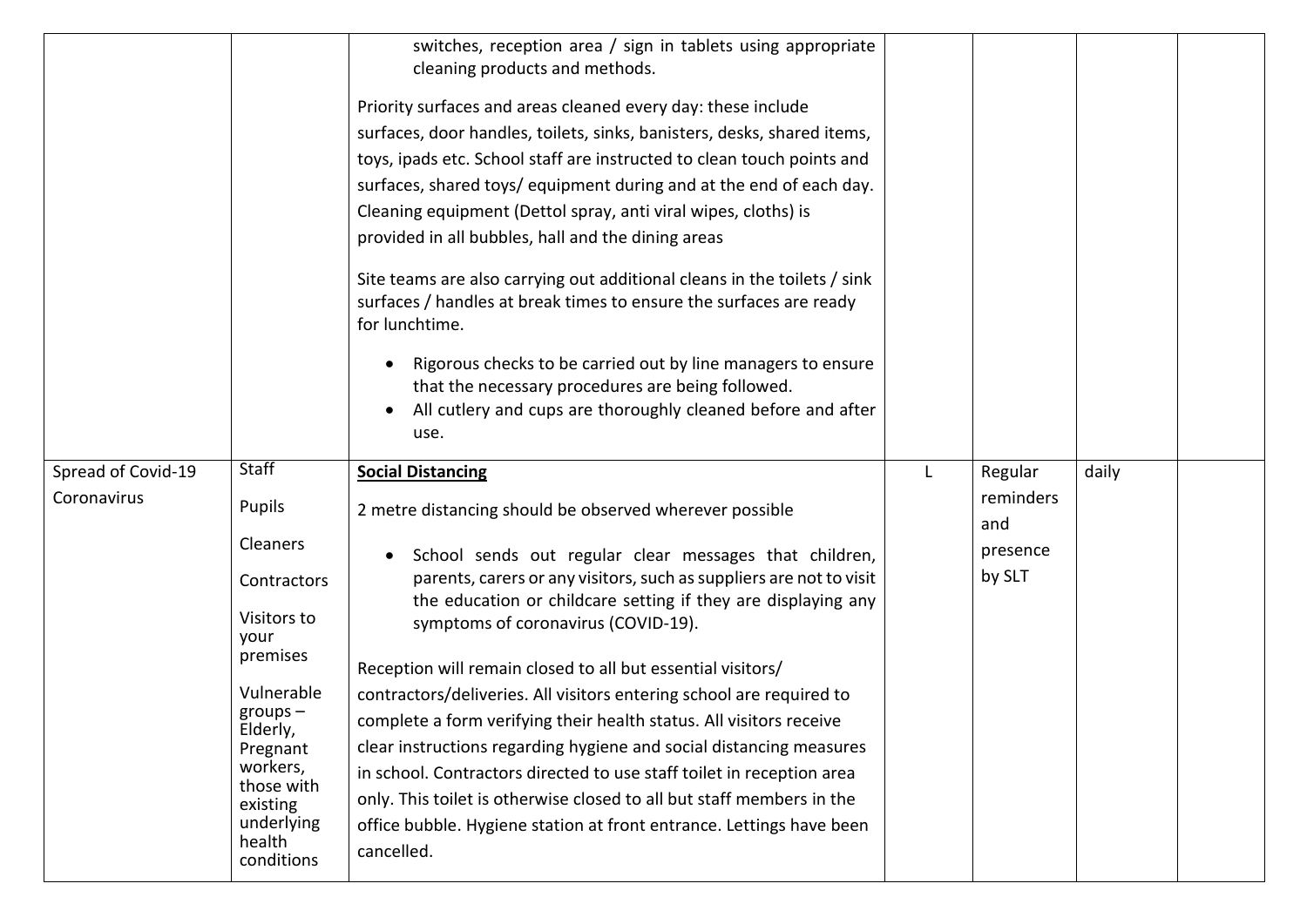| Anyone else<br>who<br>physically<br>comes in<br>contact with<br>you in<br>relation to<br>your<br>operations | Implementation of social distancing -<br>Entering/Exiting school: a one-way system "drop and go"<br>system has been implemented along with staggered<br>entry/exit times to maintain social distancing between<br>bubbles and parent/carers<br>The school has been arranged into "bubbles" of 2 classes<br>separated by a staff break area (no entry for pupils) with<br>access restricted to specific toilets (staff and pupils) and<br>separate playgrounds (a maximum of 30 children and 2 staff<br>occupy each class, with the exception of Y1J and Y2 where<br>there are extra staff to support SEND pupils and Y3 which<br>has 31 pupils). Nursery have extended space and staffing to<br>accommodate their needs. Staff food preparation areas<br>separate from break areas have been designated<br>Care is taken to ensure that toilet use is managed so that |  |  |
|-------------------------------------------------------------------------------------------------------------|-----------------------------------------------------------------------------------------------------------------------------------------------------------------------------------------------------------------------------------------------------------------------------------------------------------------------------------------------------------------------------------------------------------------------------------------------------------------------------------------------------------------------------------------------------------------------------------------------------------------------------------------------------------------------------------------------------------------------------------------------------------------------------------------------------------------------------------------------------------------------|--|--|
|                                                                                                             | overcrowding does not take place (eg sending pupils in small                                                                                                                                                                                                                                                                                                                                                                                                                                                                                                                                                                                                                                                                                                                                                                                                          |  |  |
|                                                                                                             | groups, supervision)                                                                                                                                                                                                                                                                                                                                                                                                                                                                                                                                                                                                                                                                                                                                                                                                                                                  |  |  |
|                                                                                                             | Cohorts are kept together and wherever possible different<br>groups are not mixed.                                                                                                                                                                                                                                                                                                                                                                                                                                                                                                                                                                                                                                                                                                                                                                                    |  |  |
|                                                                                                             | Staff movement is restricted to bubbles wherever possible                                                                                                                                                                                                                                                                                                                                                                                                                                                                                                                                                                                                                                                                                                                                                                                                             |  |  |
|                                                                                                             | The same teacher / staff members are assigned to each group and<br>stay the same during the day                                                                                                                                                                                                                                                                                                                                                                                                                                                                                                                                                                                                                                                                                                                                                                       |  |  |
|                                                                                                             | Desks are spaced as far apart as possible.<br>Children use same classroom or area of a setting throughout<br>the day with thorough cleaning of rooms at the end of the<br>day.<br>Staggered lunch and break times and the movement of pupils<br>around school to reduce large groups of children gathering                                                                                                                                                                                                                                                                                                                                                                                                                                                                                                                                                            |  |  |
|                                                                                                             | Extra dining space has been allocated to allow for each bubble to                                                                                                                                                                                                                                                                                                                                                                                                                                                                                                                                                                                                                                                                                                                                                                                                     |  |  |
|                                                                                                             | have a separate dining time. Each bubble has their own separate                                                                                                                                                                                                                                                                                                                                                                                                                                                                                                                                                                                                                                                                                                                                                                                                       |  |  |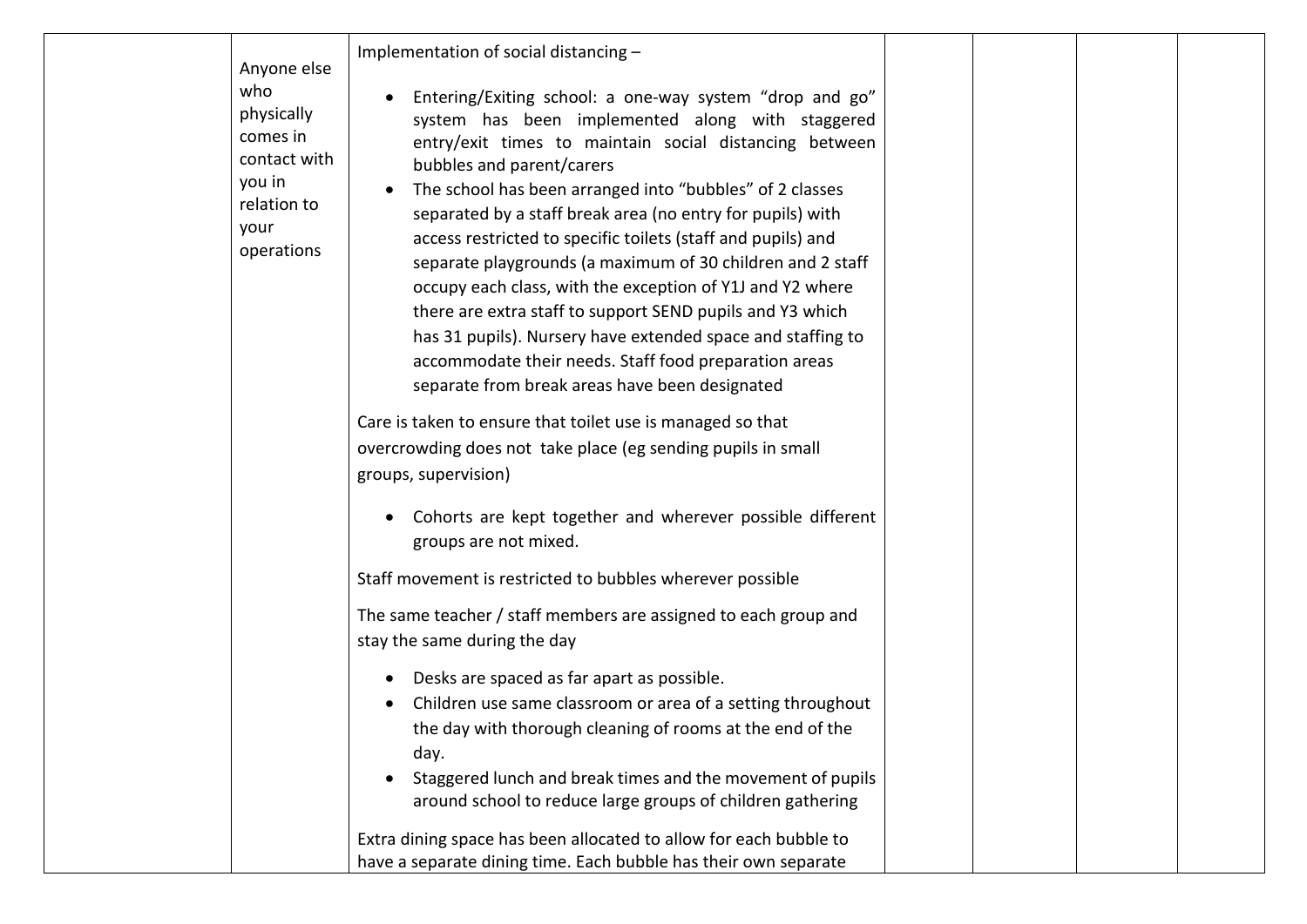| play space. Pupils using the dining hall line up in the hall to reduce                         |  |  |
|------------------------------------------------------------------------------------------------|--|--|
| number of children in the corridor at any time.                                                |  |  |
| Staff reminded daily of the importance of social distancing<br>$\bullet$                       |  |  |
| both in the workplace and outside of it.                                                       |  |  |
| Staff are reminded regularly of the H&S rules regarding hygiene and                            |  |  |
| distancing. Staff do not share desks or equipment and any shared                               |  |  |
|                                                                                                |  |  |
| equipment is sanitised after each use. If this is not possible                                 |  |  |
| equipment is removed from use for 48 hours (72 hours for plastics).                            |  |  |
| All non-essential gatherings e.g. staff meetings are cancelled or take                         |  |  |
| place remotely.                                                                                |  |  |
| <b>Staff measures</b>                                                                          |  |  |
| Redesigning processes / rooms to ensure social distancing in<br>place. (see staff areas above) |  |  |
| Conference calls to be used instead of face-to-face meetings.                                  |  |  |
| Meetings are limited and where possible ICT utilised                                           |  |  |
| Social distancing also to be adhered to in staff rest areas and                                |  |  |
| when on playground duty                                                                        |  |  |
| Staff are advised to sit beside pupils if one-to-one teaching is                               |  |  |
| needed; a face covering may be worn if it is necessary to be in                                |  |  |
| close proximity to a child                                                                     |  |  |
| Staff should stay at a 2m distance from pupils and other adults                                |  |  |
| wherever possible<br>2 metre rule observed in staff areas. Staff have allocated                |  |  |
| break areas within each bubble; separate food preparation                                      |  |  |
| areas allocated with number of staff in the area restricted;                                   |  |  |
| staff do not remain in these areas and sanitise after use                                      |  |  |
| Management checks to ensure this is adhered to.<br>$\bullet$                                   |  |  |
| <b>Pupil measures</b>                                                                          |  |  |
|                                                                                                |  |  |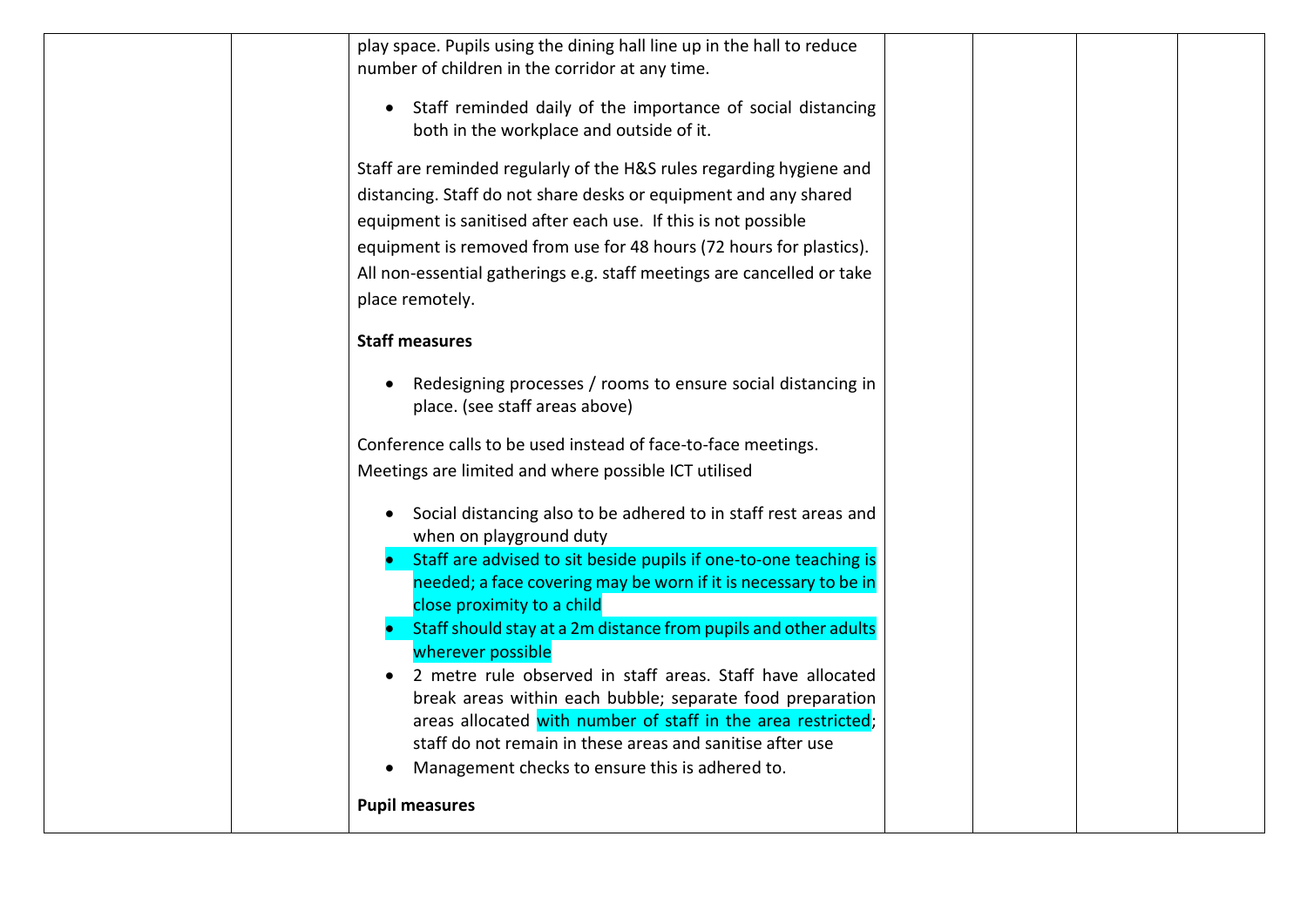|  | Pupils are reminded about 2m social distancing daily and this<br>$\bullet$   |  |  |
|--|------------------------------------------------------------------------------|--|--|
|  | is reinforced with KS2 pupils and with KS1 pupils where                      |  |  |
|  | possible                                                                     |  |  |
|  | Sufficient space is given in class and play areas for social                 |  |  |
|  | distancing to take place                                                     |  |  |
|  | If pupils consistently fail to obey social distancing rules (eg              |  |  |
|  | by leaving bubbles) due to behaviour issues, parents are                     |  |  |
|  | contacted and a support plan is put in place                                 |  |  |
|  |                                                                              |  |  |
|  | <b>Parent controls</b>                                                       |  |  |
|  | Parents discouraged from gathering at school gates and<br>$\bullet$          |  |  |
|  | regularly reminded regarding social distancing and                           |  |  |
|  | requested to wear face coverings. (Parents are reminded                      |  |  |
|  | regularly by text and newsletter regarding the need to                       |  |  |
|  | observe social distancing and wear face coverings; they are                  |  |  |
|  | also advised to minimise the number of adults                                |  |  |
|  | accompanying pupils to/ collecting from school and about                     |  |  |
|  | using the one way system)                                                    |  |  |
|  | <b>Reducing contact point activities</b>                                     |  |  |
|  |                                                                              |  |  |
|  | School avoids any activities which involve the passing of items<br>$\bullet$ |  |  |
|  | around a class i.e. food making / tasting, artefact sharing,                 |  |  |
|  | touching activities etc.                                                     |  |  |
|  | School will cease hand shaking of children and visitors.<br>$\bullet$        |  |  |
|  | Any display boards which promote or encourage touching                       |  |  |
|  | due to a sensory element are temporarily taken down.                         |  |  |
|  | Carefully selected and assessed doors are propped open<br>$\bullet$          |  |  |
|  | (bearing in mind fire safety and safeguarding risks), to limit               |  |  |
|  | use of door handles and aid ventilation. Teaching staff in                   |  |  |
|  | each bubble are instructed to shut fire doors at the end of                  |  |  |
|  | each day or when no one is occupying the bubble (eg during                   |  |  |
|  | PE/outdoor activities)                                                       |  |  |
|  | Delivery of items to homes                                                   |  |  |
|  |                                                                              |  |  |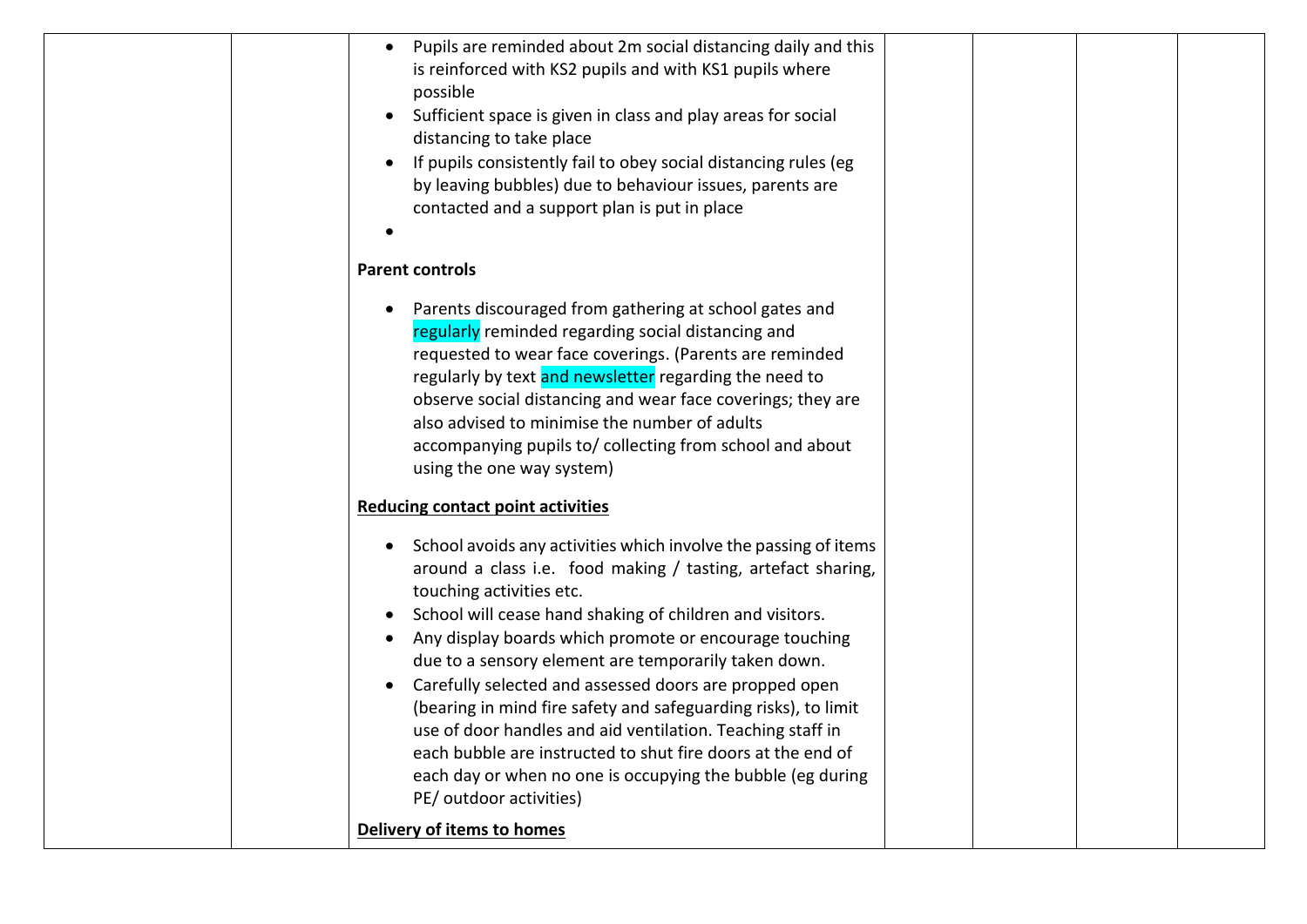|                                   | Staff                                                                                                                                             | If it is necessary for staff to deliver any items to homes (eg home<br>learning packs, resources etc) appropriate distancing and hygiene<br>measures take place (staff should leave any items at a distance to<br>the home and not have close contact with parents/ carers or pupils,<br>wear face coverings and sanitise hands)                                                                                                                                                                                                                                                                                                                                                                                                     |                     |  |
|-----------------------------------|---------------------------------------------------------------------------------------------------------------------------------------------------|--------------------------------------------------------------------------------------------------------------------------------------------------------------------------------------------------------------------------------------------------------------------------------------------------------------------------------------------------------------------------------------------------------------------------------------------------------------------------------------------------------------------------------------------------------------------------------------------------------------------------------------------------------------------------------------------------------------------------------------|---------------------|--|
| Spread of Covid-19<br>Coronavirus | Pupils<br><b>Cleaners</b>                                                                                                                         | Dealing with a suspected/confirmed case (staff and / or pupil)<br>Staff are informed of the symptoms of possible coronavirus<br>infection, e.g. a cough, difficulty in breathing and high<br>temperature, loss of taste or smell and are kept up-to-date                                                                                                                                                                                                                                                                                                                                                                                                                                                                             | pupil<br>monitoring |  |
|                                   | Contractors<br>Visitors to<br>your<br>premises<br>Vulnerable<br>$groups -$<br>Elderly,<br>Pregnant<br>workers,<br>those with<br>existing          | with national guidance about the signs, symptoms and<br>transmission of coronavirus.<br>If anyone becomes unwell with a new continuous cough or a<br>high temperature in school they will be isolated (children<br>supervised at all times) and kept in an area where they can be<br>at least two metres away from others and sent home and<br>advised to follow the stay at home guidance.<br>2 isolation rooms are designated and PPE is provided in each<br>room (primary room: music room; additional room: small group<br>room off central area)                                                                                                                                                                                |                     |  |
|                                   | underlying<br>health<br>conditions<br>Anyone else<br>who<br>physically<br>comes in<br>contact with<br>you in<br>relation to<br>your<br>operations | If unwell pupils and staff are waiting to go home, they are<br>instructed to use different toilets to the rest of the school to<br>minimise the spread of any potential infection.<br>Areas used by unwell staff and pupils who need to go home<br>are appropriately cleaned once vacated<br>Cleaning staff are instructed by HT or DHT to perform a deep clean if<br>these rooms are used<br>• If a member of staff becomes symptomatic regular remote<br>contact will be maintained.<br>If advised that a member of staff or pupil has developed<br>Covid-19 and were recently on school premises the<br>management team will contact the Public Health Authority to<br>discuss the case, identify people who have been in contact |                     |  |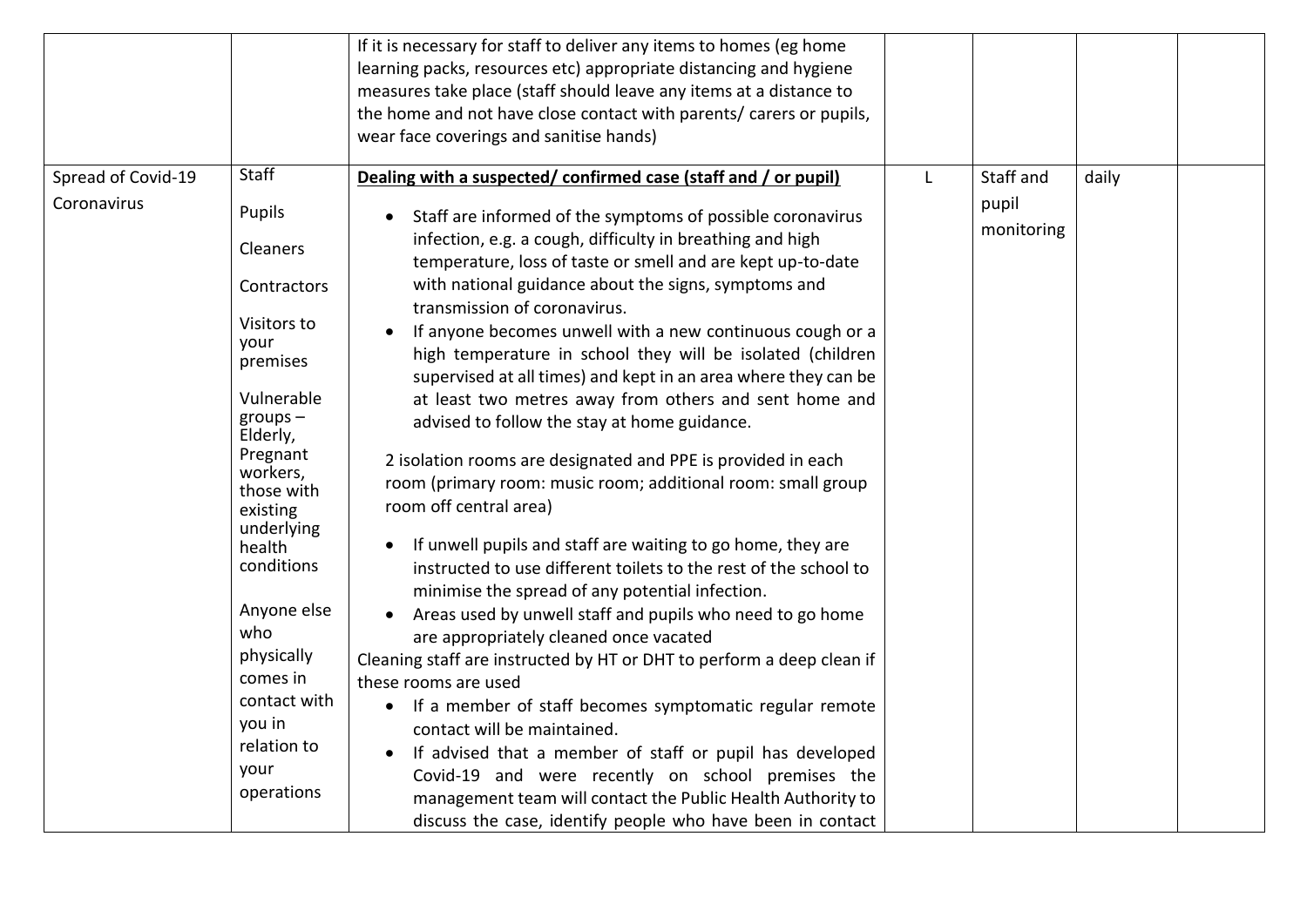|                    |        | with them and will take advice on any actions or precautions<br>that should be taken.                                                                                                                                                                                                                                                                                                                                                                                                                                                                                                                                                                                                                                                                                                                                                                                                                                                                                                                                                                                                                                                                                                                                                                                                                                                                                                                                            |  |  |
|--------------------|--------|----------------------------------------------------------------------------------------------------------------------------------------------------------------------------------------------------------------------------------------------------------------------------------------------------------------------------------------------------------------------------------------------------------------------------------------------------------------------------------------------------------------------------------------------------------------------------------------------------------------------------------------------------------------------------------------------------------------------------------------------------------------------------------------------------------------------------------------------------------------------------------------------------------------------------------------------------------------------------------------------------------------------------------------------------------------------------------------------------------------------------------------------------------------------------------------------------------------------------------------------------------------------------------------------------------------------------------------------------------------------------------------------------------------------------------|--|--|
|                    |        | Where staff/students have symptoms, the school is informed by<br>email or telephone absence. Set procedures are in place for<br>reporting absence safely. This information has been sent to staff<br>and parents through the school information systems.                                                                                                                                                                                                                                                                                                                                                                                                                                                                                                                                                                                                                                                                                                                                                                                                                                                                                                                                                                                                                                                                                                                                                                         |  |  |
|                    |        | New advice re self isolation 14.12.20                                                                                                                                                                                                                                                                                                                                                                                                                                                                                                                                                                                                                                                                                                                                                                                                                                                                                                                                                                                                                                                                                                                                                                                                                                                                                                                                                                                            |  |  |
|                    |        | If someone with symptoms tests negative for coronavirus (COVID-<br>19), then they should stay at home until they are recovered as usual<br>from their illness but can safely return thereafter. The only<br>exceptions to return following a negative test result are where an<br>individual is separately identified as a close contact of a confirmed<br>case, when they will need to self-isolate for 10 days from the date of<br>that contact, or if other members of their household are<br>symptomatic.<br>If someone with symptoms tests positive, they should follow<br>the guidance for households with possible or confirmed coronavirus<br>(COVID-19) infection and must self-isolate for at least 10 days from<br>the onset of their symptoms and then return to the setting only if<br>they do not have symptoms other than a persistent cough or loss of<br>sense of smell or taste. This is because a cough or anosmia can last<br>for several weeks once the infection has gone. The 10-day period<br>starts from the day when they first became ill if they have<br>symptoms, or from the date the test was taken if asymptomatic. If<br>they still have a high temperature, they should continue to self-<br>isolate until their temperature returns to normal. Other members of<br>their household should all self-isolate for 10 days from the day after<br>contact with the individual who tested positive. |  |  |
|                    |        |                                                                                                                                                                                                                                                                                                                                                                                                                                                                                                                                                                                                                                                                                                                                                                                                                                                                                                                                                                                                                                                                                                                                                                                                                                                                                                                                                                                                                                  |  |  |
| Spread of Covid-19 | Staff  | Curriculum                                                                                                                                                                                                                                                                                                                                                                                                                                                                                                                                                                                                                                                                                                                                                                                                                                                                                                                                                                                                                                                                                                                                                                                                                                                                                                                                                                                                                       |  |  |
| Coronavirus        | Pupils | Physical activity: prioritise outdoor activity when possible; maximise<br>ventilation in hall (if using) by opening doors and windows; prioritise                                                                                                                                                                                                                                                                                                                                                                                                                                                                                                                                                                                                                                                                                                                                                                                                                                                                                                                                                                                                                                                                                                                                                                                                                                                                                |  |  |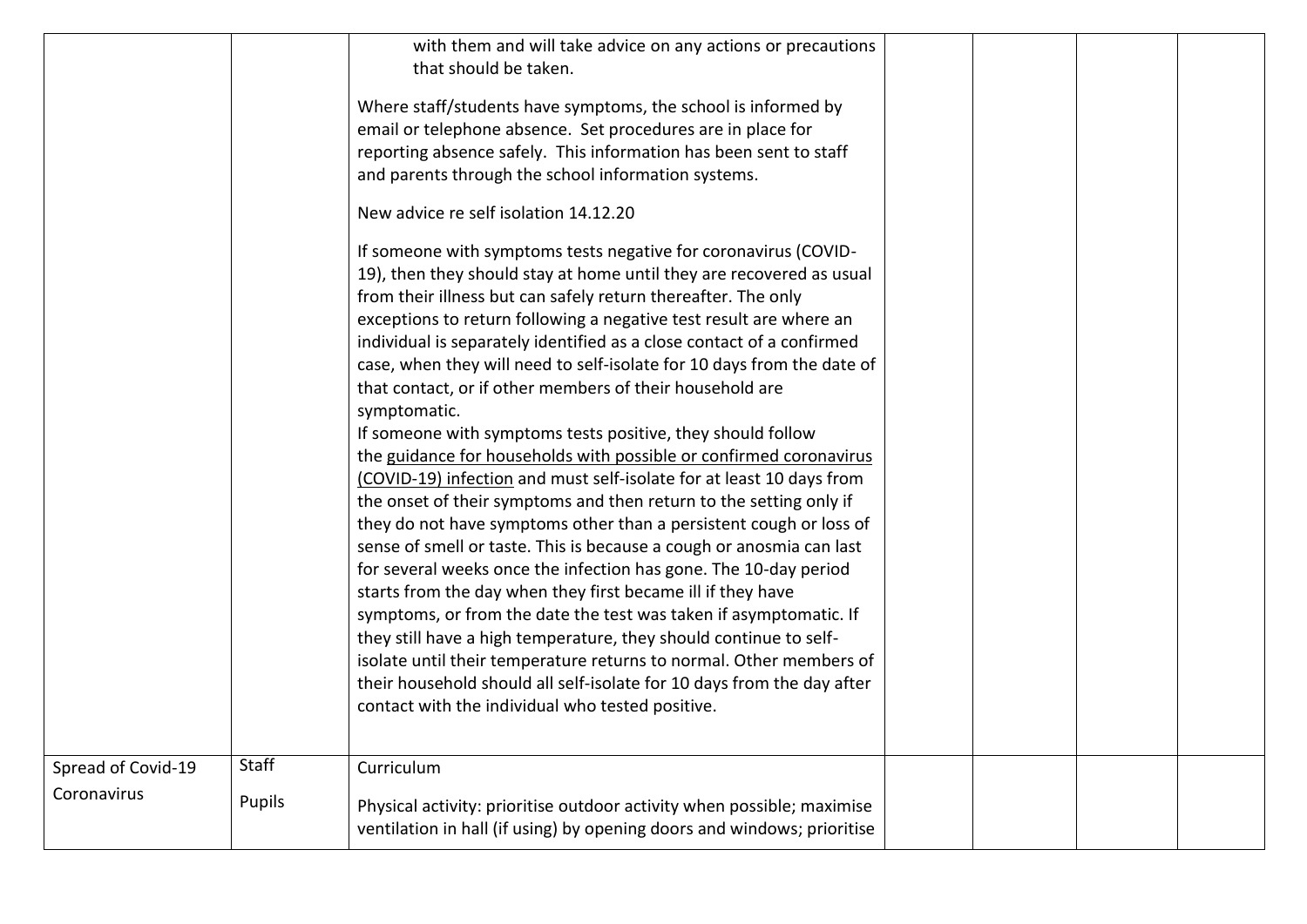|                                   | Visitors to<br>your<br>premises<br>Vulnerable<br>$groups -$<br>Elderly,<br>Pregnant<br>workers,<br>those with<br>existing<br>underlying<br>health<br>conditions<br>Anyone | sanitising on entering and leaving hall; ensure equipment is<br>sanitised and/or isolated for 72 hours after each use<br>Music/Dance/Drama: please observe specific guidance:<br>All pupils should have access to a quality arts education. Music,<br>dance and drama build confidence and help children live happier,<br>more enriched lives, and discover the joy of expressing themselves.<br>There may, however, be an additional risk of infection in<br>environments where singing, chanting, playing wind or brass<br>instruments, dance and drama takes place.<br>Additional mitigations, such as extended social distancing, were |  |  |
|-----------------------------------|---------------------------------------------------------------------------------------------------------------------------------------------------------------------------|--------------------------------------------------------------------------------------------------------------------------------------------------------------------------------------------------------------------------------------------------------------------------------------------------------------------------------------------------------------------------------------------------------------------------------------------------------------------------------------------------------------------------------------------------------------------------------------------------------------------------------------------|--|--|
|                                   | else who<br>physically<br>comes in<br>contact with<br>you in<br>relation to<br>your<br>operations                                                                         | previously required for singing, and playing of wind and brass<br>instruments given concerns that these were potentially higher risk<br>activities. Department for Culture, Media and Sport (DCMS) has<br>commissioned further scientific studies to be carried out to develop<br>the scientific evidence on these activities, which has allowed the<br>government to reconsider appropriate mitigations and further<br>research is continuing.<br>Singing, wind and brass instrument playing can be undertaken in                                                                                                                         |  |  |
|                                   |                                                                                                                                                                           | line with this and other guidance, including guidance provided by<br>the DCMS for professionals and non-professionals, available<br>at working safely during coronavirus (COVID-19): performing arts.<br>Further information can be obtained from the school's music<br>leader (A Finch                                                                                                                                                                                                                                                                                                                                                    |  |  |
| Spread of Covid-19<br>Coronavirus | <b>Staff</b><br><b>Pupils</b><br><b>Cleaners</b>                                                                                                                          | Controlling other users of building (visitors / contractors)<br>Allocated times for collections/appointments/deliveries<br>Signage is displayed in the school main entrance giving advice about                                                                                                                                                                                                                                                                                                                                                                                                                                            |  |  |
|                                   | Contractors<br>Visitors to<br>your<br>premises                                                                                                                            | the virus.<br>All visitors to school are required to complete a check list and<br>declare themselves to be symptom free before permitted entry. All                                                                                                                                                                                                                                                                                                                                                                                                                                                                                        |  |  |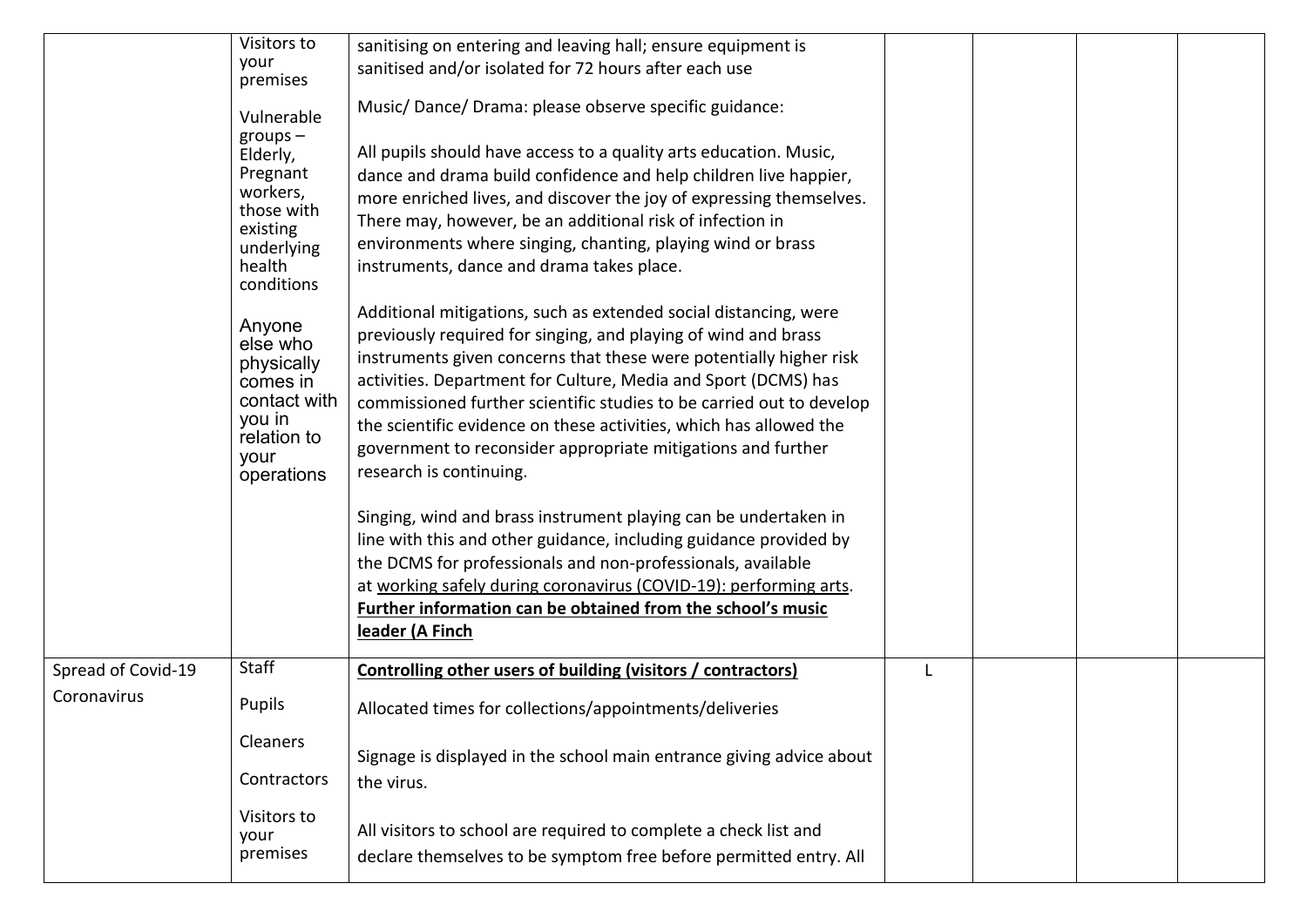|                          | Vulnerable<br>$groups -$<br>Elderly,<br>Pregnant<br>workers,<br>those with<br>existing<br>underlying<br>health<br>conditions<br>Anyone else<br>who<br>physically<br>comes in<br>contact with<br>you in<br>relation to<br>your<br>operations | visitors are given a copy of Covid 19 arrangements in school. All<br>visitors are requested to wear face coverings when moving around<br>the building<br>Anyone showing symptoms will be asked to go home, this includes<br>staff / students / visitors or parents.<br>The school will contact users and inform them of usage expectations:<br>Compulsory handwashing / use of sanitiser before entering<br>school.<br>Restrictions or suspensions of building usage. No use of<br>building for out of hours lettings |  |  |
|--------------------------|---------------------------------------------------------------------------------------------------------------------------------------------------------------------------------------------------------------------------------------------|-----------------------------------------------------------------------------------------------------------------------------------------------------------------------------------------------------------------------------------------------------------------------------------------------------------------------------------------------------------------------------------------------------------------------------------------------------------------------------------------------------------------------|--|--|
| Fire/ other<br>emergency | <b>Staff</b><br>Pupils                                                                                                                                                                                                                      | <b>Emergency procedures</b><br>All staff and pupils' emergency contact details are up-to-date,                                                                                                                                                                                                                                                                                                                                                                                                                        |  |  |
|                          | Cleaners<br>Contractors                                                                                                                                                                                                                     | including alternative emergency contact details, where<br>required.                                                                                                                                                                                                                                                                                                                                                                                                                                                   |  |  |
|                          | Visitors to<br>your<br>premises                                                                                                                                                                                                             | Pupils' parents are contacted as soon as practicable in the<br>event of an emergency.<br>Staff and pupils' alternative contacts are contacted where                                                                                                                                                                                                                                                                                                                                                                   |  |  |
|                          | Vulnerable<br>$groups -$<br>Elderly,<br>Pregnant<br>workers,<br>those with<br>existing<br>underlying<br>health<br>conditions                                                                                                                | their primary emergency contact cannot be contacted.<br>The school has an up-to-date First Aid Policy in place which<br>outlines the management of medical emergencies - medical<br>emergencies are managed in line with this policy.<br>Fire/Lockdown/Evacuation<br>Fire evacuation procedures are in place and reviewed regularly,<br>practise fire drills are regularly undertaken                                                                                                                                 |  |  |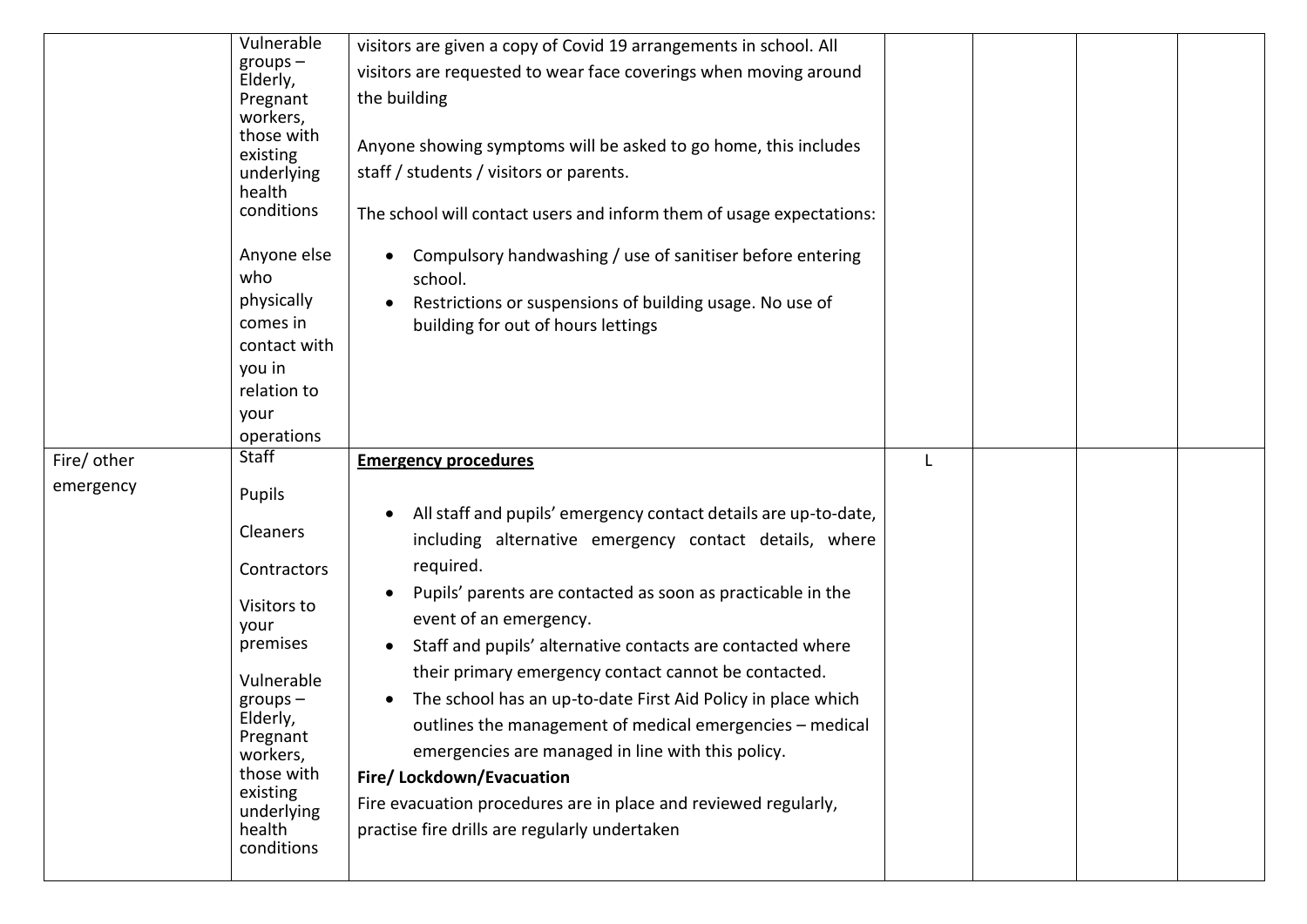|                    | Anyone else<br>who<br>physically<br>comes in<br>contact with<br>you in<br>relation to<br>your<br>operations                                                                  | The usual fire checks (alarm and sprinkler systems etc) are<br>maintained<br>Staff and students reminded about safe evacuation and maintaining<br>social distancing, particularly at the assembly point<br>Lockdown/ evacuation procedures are in place. In the event of total<br>evacuation of the premises temporary evacuation procedures are<br>in place<br>Staff are aware of need to close classroom doors that are open for<br>hygiene reasons if evacuating the building                                                                               |  |  |
|--------------------|------------------------------------------------------------------------------------------------------------------------------------------------------------------------------|----------------------------------------------------------------------------------------------------------------------------------------------------------------------------------------------------------------------------------------------------------------------------------------------------------------------------------------------------------------------------------------------------------------------------------------------------------------------------------------------------------------------------------------------------------------|--|--|
|                    |                                                                                                                                                                              |                                                                                                                                                                                                                                                                                                                                                                                                                                                                                                                                                                |  |  |
| Spread of Covid-19 | Staff                                                                                                                                                                        | <b>First Aid</b>                                                                                                                                                                                                                                                                                                                                                                                                                                                                                                                                               |  |  |
| Coronavirus        | Pupils                                                                                                                                                                       | PPE is available for all first aiders. (16.6.20 DFE clarified that PPE is                                                                                                                                                                                                                                                                                                                                                                                                                                                                                      |  |  |
|                    | Cleaners                                                                                                                                                                     | not required to perform First Aid on a child/ adult who does not                                                                                                                                                                                                                                                                                                                                                                                                                                                                                               |  |  |
|                    | Contractors                                                                                                                                                                  | have symptoms of Covid 19; normal precautions (use of gloves,<br>handwashing) should still be taken)                                                                                                                                                                                                                                                                                                                                                                                                                                                           |  |  |
|                    | Visitors to<br>your<br>premises                                                                                                                                              | Where possible, all direct contact should only be carried out while<br>maintaining social distancing measures - a distance of at least 2                                                                                                                                                                                                                                                                                                                                                                                                                       |  |  |
|                    | Vulnerable<br>$groups -$<br>Elderly,<br>Pregnant<br>workers,<br>those with<br>existing<br>underlying<br>health<br>conditions<br>Anyone else<br>who<br>physically<br>comes in | metres (6 feet). Where this is not possible, use measures such as<br>physical barriers and alternative working practices and, as a final<br>measure, the use of personal protective equipment (PPE) based on<br>risk assessment, where other safe working systems alone may not<br>be feasible or may be insufficient to mitigate the risk of transmission<br>of the virus.<br>If you are required to perform cardiopulmonary resuscitation (CPR),<br>you should conduct a dynamic risk assessment and adopt<br>appropriate precautions for infection control. |  |  |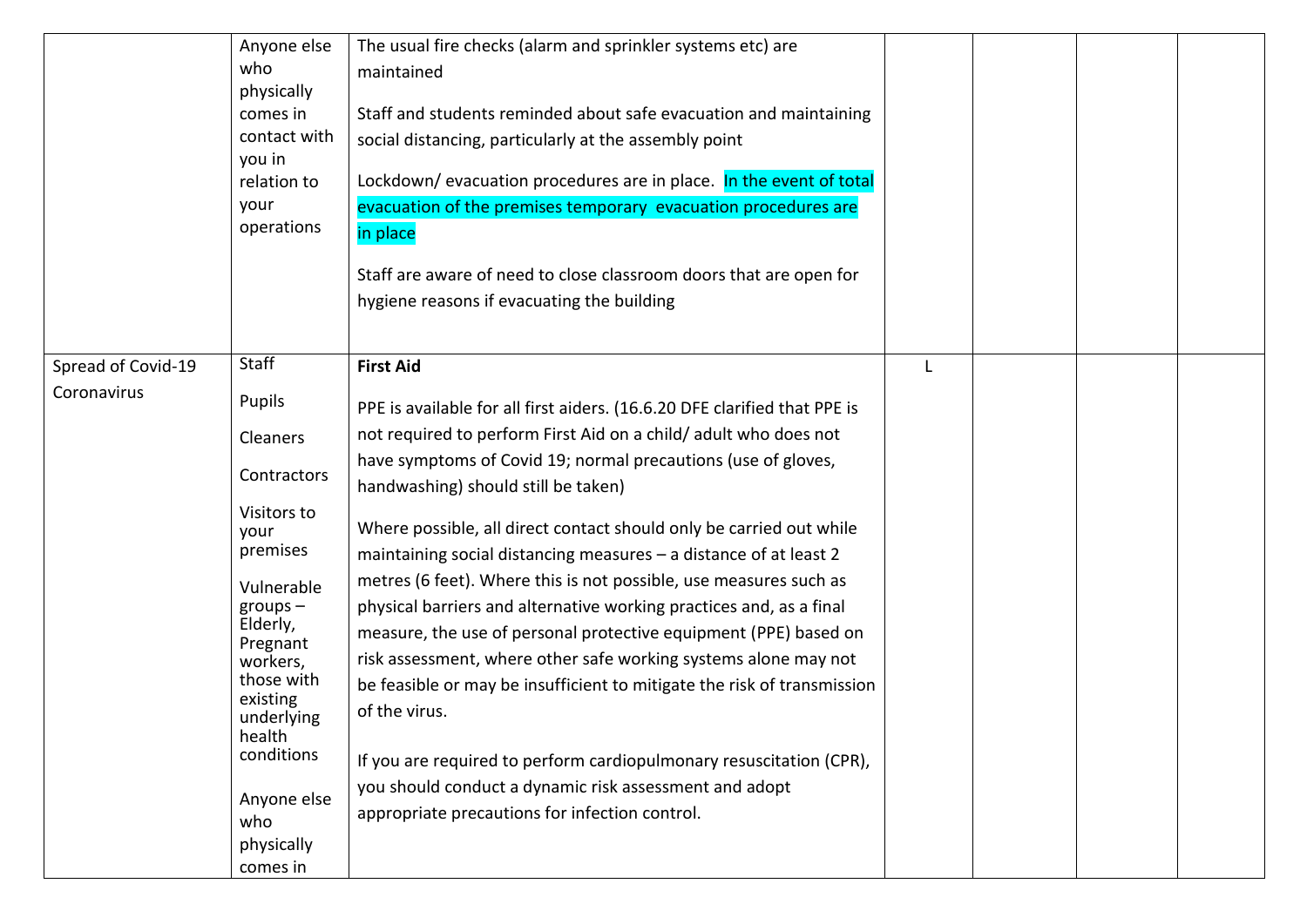| contact with       | In adults, it is recommended that you do not perform rescue             |  |  |
|--------------------|-------------------------------------------------------------------------|--|--|
| you in             | breaths or mouth-to-mouth ventilation; perform chest                    |  |  |
| relation to        | compressions only. Compression-only CPR may be as effective as          |  |  |
| your<br>operations | combined ventilation and compression in the first few minutes after     |  |  |
|                    | non-asphyxial arrest (cardiac arrest not due to lack of oxygen).        |  |  |
|                    |                                                                         |  |  |
|                    | Cardiac arrest in children is more likely to be caused by a respiratory |  |  |
|                    | problem (asphyxial arrest), therefore chest compressions alone are      |  |  |
|                    | unlikely to be effective.                                               |  |  |
|                    | If a decision is made to perform mouth-to-mouth ventilation in          |  |  |
|                    | asphyxial arrest, use a resuscitation face shield where available.      |  |  |
|                    | Should you have given mouth-to-mouth ventilation there are no           |  |  |
|                    | additional actions to be taken other than to monitor yourself for       |  |  |
|                    | symptoms of possible COVID-19 over the following 14 days. Should        |  |  |
|                    | you develop such symptoms you should follow the advice on what          |  |  |
|                    | to do on the NHS website.                                               |  |  |
|                    | Use of defibrillator: this is situated in the Willows entrance-follow   |  |  |
|                    | the instructions                                                        |  |  |
|                    |                                                                         |  |  |
|                    | Updated First Aid guidance (HSE Aug 2020)                               |  |  |
|                    | Try to assist at a safe distance from the casualty as much as you can   |  |  |
|                    | and minimise the time you share a breathing zone.                       |  |  |
|                    |                                                                         |  |  |
|                    | If they are capable, tell them to do things for you, but treating the   |  |  |
|                    | casualty properly should be your first concern. Remember the 3P         |  |  |
|                    | model - preserve life, prevent worsening, promote recovery.             |  |  |
|                    | <b>Preserve life: CPR</b>                                               |  |  |
|                    |                                                                         |  |  |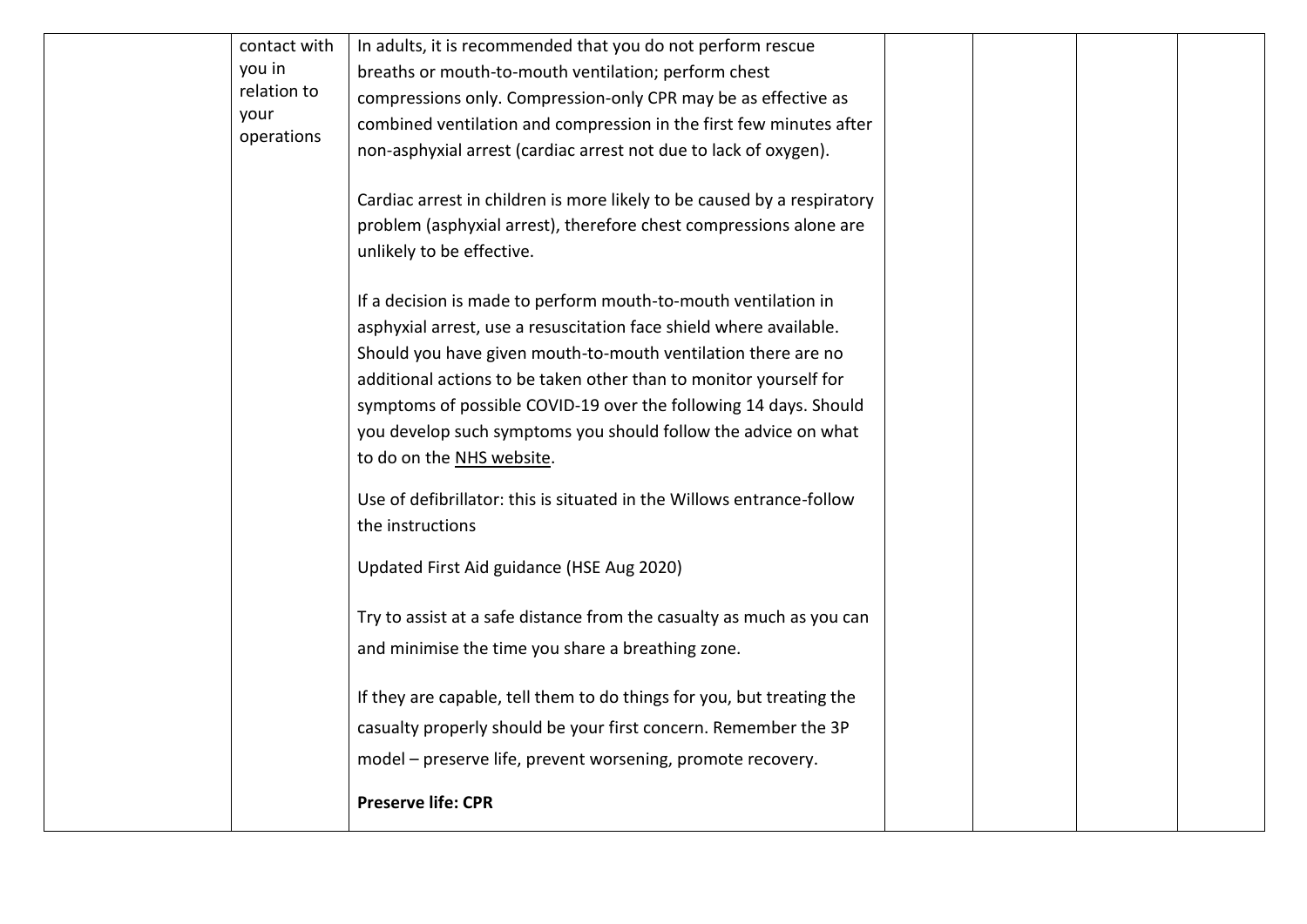| Call 999 immediately $-$ tell the call handler if the patient has<br>any COVID-19 symptoms<br>Ask for help. If a portable defibrillator is available, ask for it<br>$\bullet$<br>Before starting CPR, to minimise transmission risk, use a<br>cloth or towel to cover the patient's mouth and nose, while |  |  |
|-----------------------------------------------------------------------------------------------------------------------------------------------------------------------------------------------------------------------------------------------------------------------------------------------------------|--|--|
| still permitting breathing to restart following successful<br>resuscitation                                                                                                                                                                                                                               |  |  |
| If available, use:<br>$\bullet$                                                                                                                                                                                                                                                                           |  |  |
| $\circ$ a fluid-repellent surgical mask                                                                                                                                                                                                                                                                   |  |  |
| disposable gloves<br>$\circ$                                                                                                                                                                                                                                                                              |  |  |
| eye protection<br>$\circ$                                                                                                                                                                                                                                                                                 |  |  |
| $\circ$ apron or other suitable covering                                                                                                                                                                                                                                                                  |  |  |
| Only deliver CPR by chest compressions and use a                                                                                                                                                                                                                                                          |  |  |
| defibrillator (if available) - don't do rescue breaths                                                                                                                                                                                                                                                    |  |  |
| Prevent worsening, promote recovery: all other injuries or<br>illnesses                                                                                                                                                                                                                                   |  |  |
| If you suspect a serious illness or injury, call 999 immediately<br>- tell the call handler if the patient has any COVID-19<br>symptoms                                                                                                                                                                   |  |  |
| If giving first aid to someone, you should use the<br>$\bullet$                                                                                                                                                                                                                                           |  |  |
| recommended equipment listed above if it is available                                                                                                                                                                                                                                                     |  |  |
| You should minimise the time you share a breathing zone<br>$\bullet$                                                                                                                                                                                                                                      |  |  |
| with the casualty and direct them to do things for you where                                                                                                                                                                                                                                              |  |  |
| possible                                                                                                                                                                                                                                                                                                  |  |  |
| After delivering any first aid                                                                                                                                                                                                                                                                            |  |  |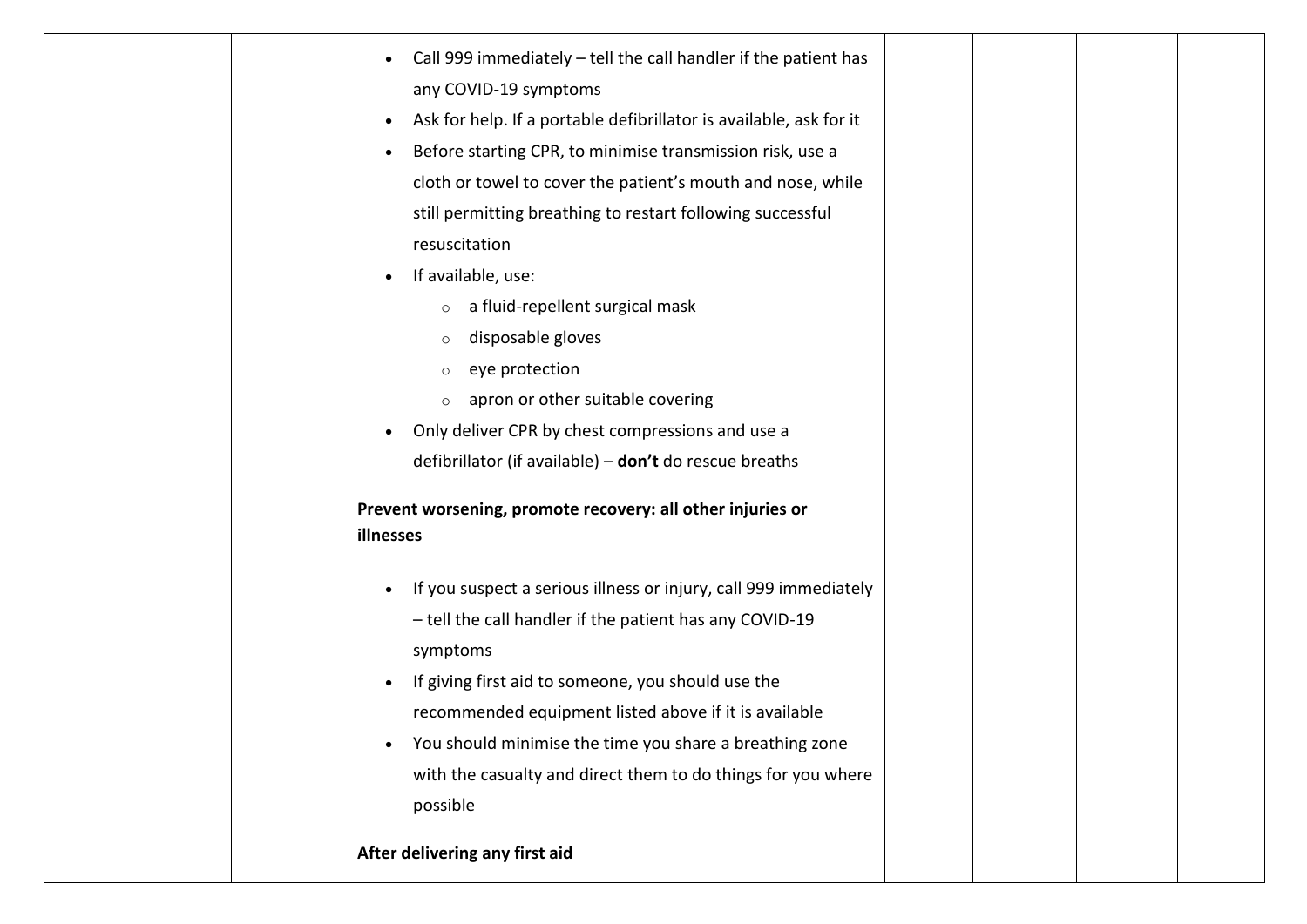|                                   |                                                                                                                                                                                                                                                          | Ensure you safely discard disposable items and clean<br>reusable ones thoroughly<br>Wash your hands thoroughly with soap and water or an<br>alcohol-based hand sanitiser as soon as possible<br>Administration of medicines: this will only take place if the medicine<br>cannot be given at home (ie 4 doses a day). Asthma inhalers will be<br>handled by the pupil and any creams will be administered by the<br>pupil under supervision or, if the child is not able to do this him/her<br>self the parent will be requested to attend school to do so. Hands to<br>be washed before and after administering medicine.                                                                                                                                                                                                                                                                                                                                                                                                                                                       |                                                               |        |  |
|-----------------------------------|----------------------------------------------------------------------------------------------------------------------------------------------------------------------------------------------------------------------------------------------------------|----------------------------------------------------------------------------------------------------------------------------------------------------------------------------------------------------------------------------------------------------------------------------------------------------------------------------------------------------------------------------------------------------------------------------------------------------------------------------------------------------------------------------------------------------------------------------------------------------------------------------------------------------------------------------------------------------------------------------------------------------------------------------------------------------------------------------------------------------------------------------------------------------------------------------------------------------------------------------------------------------------------------------------------------------------------------------------|---------------------------------------------------------------|--------|--|
| Spread of Covid-19<br>Coronavirus | <b>Staff</b><br>Pupils<br>Cleaners<br>Contractors<br>Visitors to<br>your<br>premises<br>Vulnerable<br>$groups -$<br>Elderly,<br>Pregnant<br>workers,<br>those with<br>existing<br>underlying<br>health<br>conditions<br>Anyone else<br>who<br>physically | <b>Personal Protective Equipment (PPE)</b><br>"In primary schools, we recommend that face coverings should be<br>worn by staff and adult visitors in situations where social distancing<br>between adults is not possible (for example, when moving around in<br>corridors and communal areas). Children in primary school do not<br>need to wear a face covering.<br>We are taking this additional precautionary measure for a limited<br>time during this period of high coronavirus (COVID-19) prevalence in<br>the community. These measures will be in place until Easter. As with<br>all measures, we will keep it under review and update guidance at<br>that point." Op guidance Feb 21<br>The majority of staff in education settings will not require PPE<br>beyond what they would normally need for their work. PPE is only<br>needed in a very small number of cases, including:<br>where an individual child or young person becomes ill with<br>coronavirus (COVID-19) symptoms while at schools, and only<br>then if a distance of 2 metres cannot be maintained | Regular<br>checks that<br>PPE is<br>available<br>Office staff | weekly |  |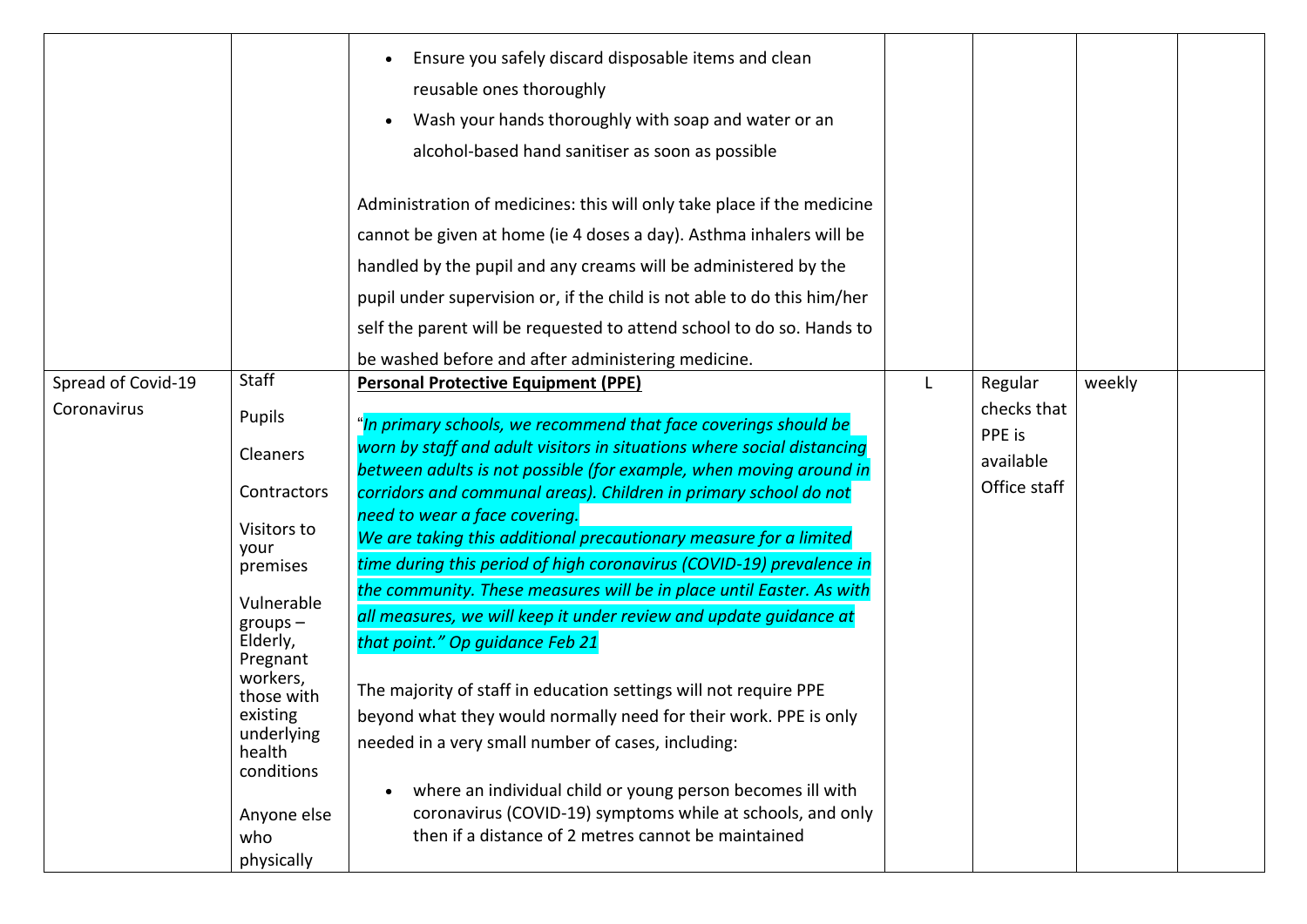| comes in<br>contact with<br>you in<br>relation to | where a child or young person already has routine intimate<br>care needs that involves the use of PPE, in which case the<br>same PPE should continue to be used" |  |  |
|---------------------------------------------------|------------------------------------------------------------------------------------------------------------------------------------------------------------------|--|--|
| your                                              | Staff are provided with the correct PPE when social distancing is not                                                                                            |  |  |
| operations                                        | possible. This will include specialised areas such as first aid and                                                                                              |  |  |
|                                                   | personal care/close contact work with students.                                                                                                                  |  |  |
|                                                   |                                                                                                                                                                  |  |  |
|                                                   | Staff are also provided with face coverings for contact with groups                                                                                              |  |  |
|                                                   | of parents/carers and where 2m social distancing cannot be                                                                                                       |  |  |
|                                                   | maintained                                                                                                                                                       |  |  |
|                                                   |                                                                                                                                                                  |  |  |
|                                                   | Extra PPE will be available for staff if they require it due to personal                                                                                         |  |  |
|                                                   | anxiety or other reasons that staff may feel they need to wear PPE;                                                                                              |  |  |
|                                                   | this is in support of their wellbeing. NB: PPE provided is not of                                                                                                |  |  |
|                                                   | medical grade                                                                                                                                                    |  |  |
|                                                   | Where PPE is used it is NOT to be reused by anyone else. This                                                                                                    |  |  |
|                                                   | includes any PPE used within curriculum lessons.                                                                                                                 |  |  |
|                                                   |                                                                                                                                                                  |  |  |
|                                                   | Guidelines are given to staff for safe removal of PPE/ face coverings                                                                                            |  |  |
|                                                   |                                                                                                                                                                  |  |  |
|                                                   | Pupils attending school wearing face coverings are asked to remove                                                                                               |  |  |
|                                                   | them and they are sent home with the parent/ carer. If this is not<br>possible, pupils are required to dispose of face coverings in the                          |  |  |
|                                                   | contaminated waste bins provided for each class.                                                                                                                 |  |  |
|                                                   | PPE must not be taken home (this includes PPE issued to visitors                                                                                                 |  |  |
|                                                   | who attend school on a regular basis)                                                                                                                            |  |  |
|                                                   | Face coverings are worn when staff are not in their own bubbles                                                                                                  |  |  |
|                                                   | except when outside. Most recent guidance from DFE: face visors or                                                                                               |  |  |
|                                                   | shields should not be worn as an alternative to face coverings                                                                                                   |  |  |
|                                                   | Staff are recommended to wear face coverings when not in their                                                                                                   |  |  |
|                                                   | own bubbles, when moving around the building, in contact with                                                                                                    |  |  |
|                                                   | parents/ carers, visitors to school and at any time when 2m                                                                                                      |  |  |
|                                                   | distancing cannot be maintained between staff members etc Staff                                                                                                  |  |  |
|                                                   | are not recommended to waer face coverings within their bubbles                                                                                                  |  |  |
|                                                   | unless they are advised to do so due to medical conditions. School is                                                                                            |  |  |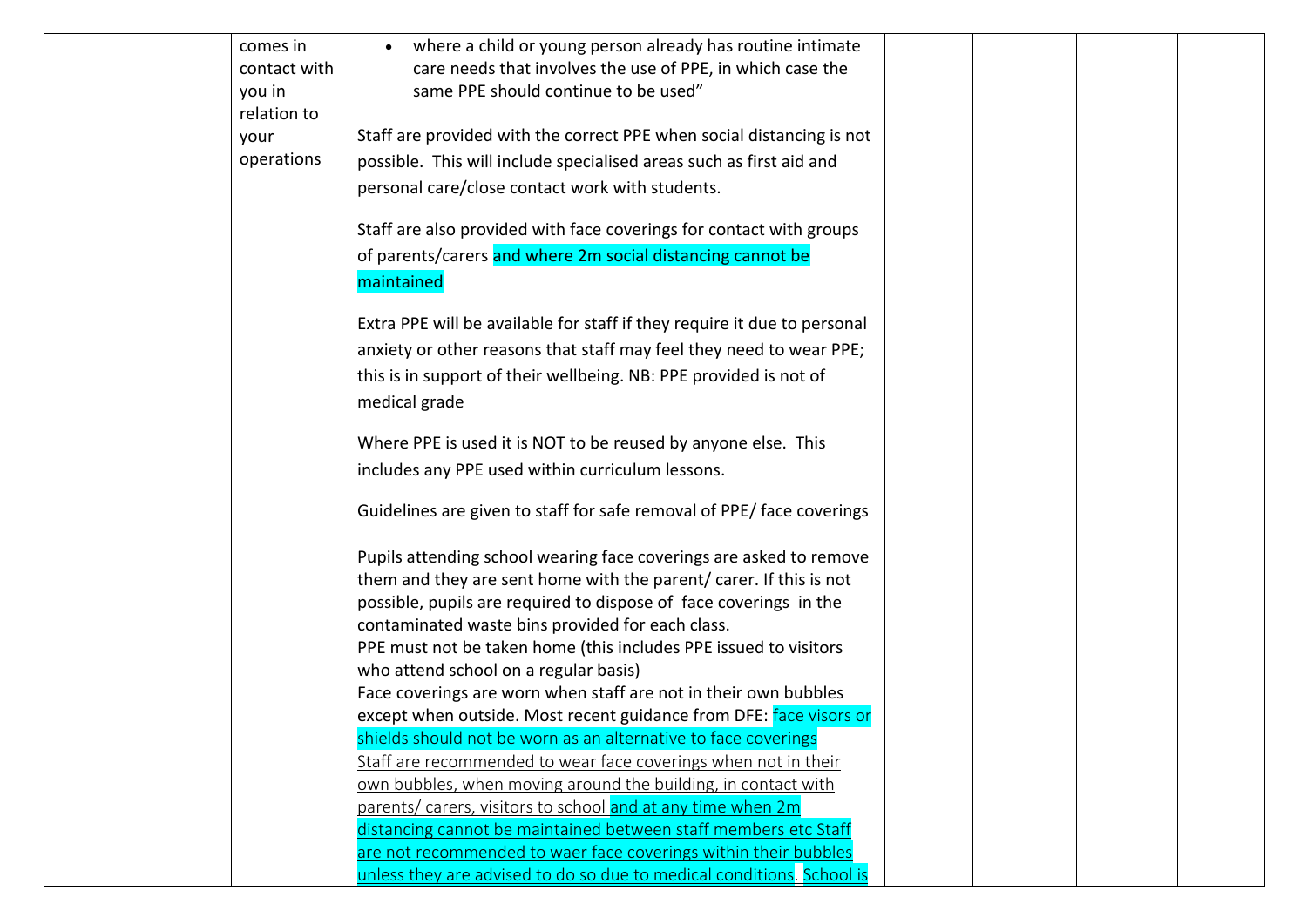|                                                                 |                              | sensitive to the needs of staff/ parents etc who are exempt from<br>wearing face coverings.<br>All visitors who are working with pupils are required to provide and<br>wear their own PPE                                                                                                                                                                                                                                                                                                                                                                                   |              |  |  |
|-----------------------------------------------------------------|------------------------------|-----------------------------------------------------------------------------------------------------------------------------------------------------------------------------------------------------------------------------------------------------------------------------------------------------------------------------------------------------------------------------------------------------------------------------------------------------------------------------------------------------------------------------------------------------------------------------|--------------|--|--|
| Teacher / staff<br>shortage                                     | Pupils/other<br>staff        | • School monitors daily any staff absence (any staff working from<br>home are required to check in safe and well weekly).<br>• Everyone is instructed to monitor themselves and others and<br>look out for similar symptoms if a pupil or staff member has<br>been sent home with suspected coronavirus.<br>Daily report to the HT on number of absences and symptoms.<br>$\bullet$<br>• Weekly summary data for each class to HT.<br>Staff do not return to school before the minimum recommended<br>exclusion period (or the 'self-isolation' period) has passed, in line | L            |  |  |
|                                                                 |                              | with national guidance.<br>If there is any shortages of teachers, then Level 3 teaching assistants<br>may be allocated to lead a group, working under the direction of a<br>teacher.                                                                                                                                                                                                                                                                                                                                                                                        |              |  |  |
| Safeguarding lead not<br>able to attend school,<br>be available | All staff and<br>pupils      | Several DSLs are trained in the role and can be either on site or<br>available remotely<br>Access to LA support is available<br>Safeguarding training/update for all staff takes place before children<br>return to school in September<br>School operates within the guidelines of KCSiE and the safeguarding<br>addendum published on the school website.                                                                                                                                                                                                                 | $\mathbf{L}$ |  |  |
| Use of school<br>transport/ public<br>services                  | Students,<br>staff, visitors | Follow Government Guidance on the use of public transport. (Use of<br>masks compulsory from 15 June 2020)<br>All staff and students have been reminded about covering their<br>mouth and nose with a tissue or sleeve (not hands) when coughing<br>or sneezing. Putting used tissues in the bin immediately, washing<br>hands with soap and water often - use of hand sanitiser gel if soap<br>and water is not available, trying to avoid close contact with people                                                                                                        | L            |  |  |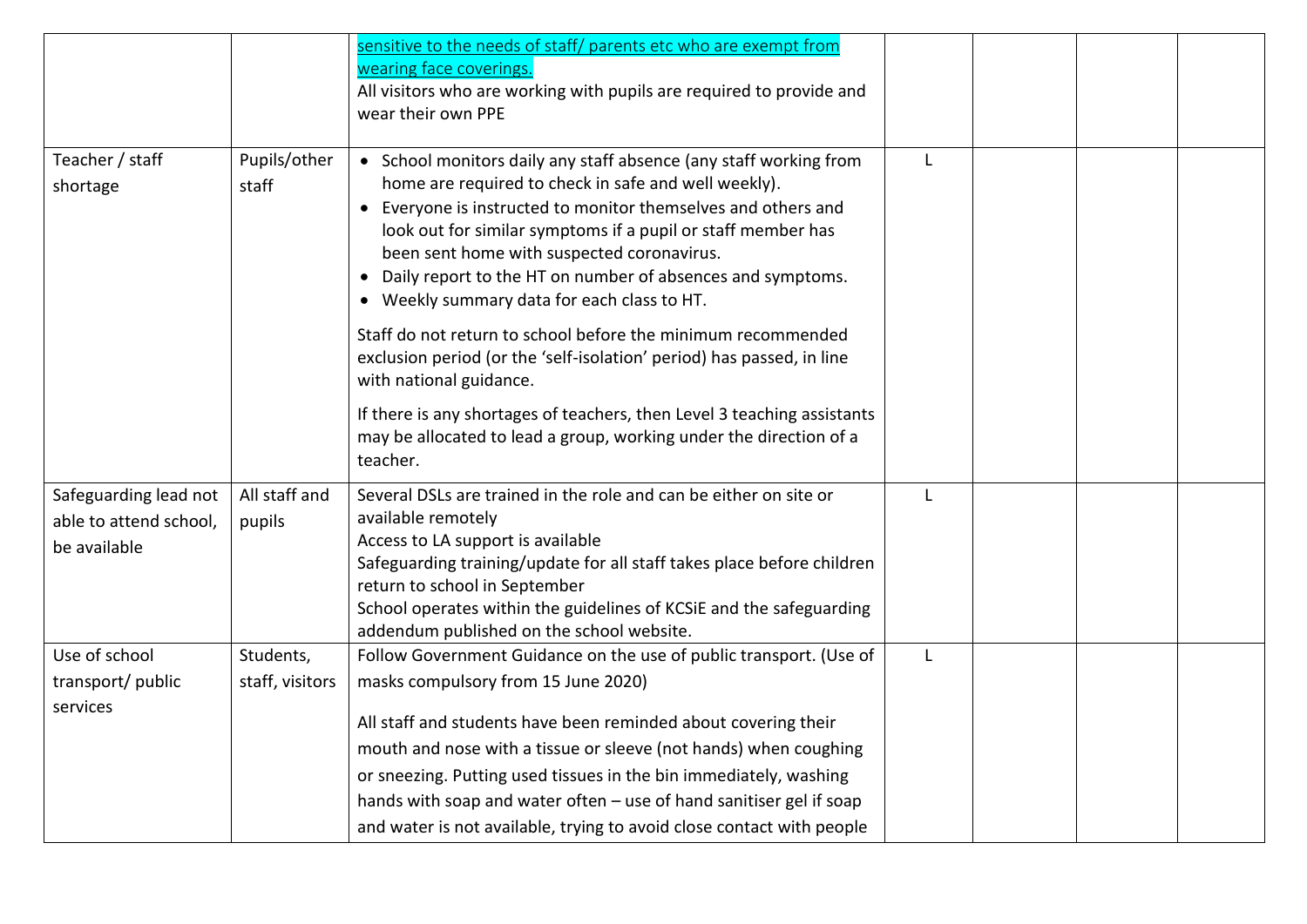|                                                                     |                 | who are unwell and not to touch eyes, nose or mouth if hands are                                         |   |  |  |
|---------------------------------------------------------------------|-----------------|----------------------------------------------------------------------------------------------------------|---|--|--|
|                                                                     |                 | not clean.                                                                                               |   |  |  |
|                                                                     |                 |                                                                                                          |   |  |  |
|                                                                     |                 | Staff do not transport pupils in their vehicles.                                                         |   |  |  |
| <b>Educational off site</b>                                         | Students,       | Off-site visits are restricted to outdoor spaces in the local area. A                                    |   |  |  |
| visits                                                              | staff, visitors | robust risk assessment will take place if any local visits take place.                                   |   |  |  |
|                                                                     |                 | This will be reviewed as more venues open and we can be sure that                                        |   |  |  |
|                                                                     |                 | children and staff will be safe to visit. Swimming is cancelled until                                    |   |  |  |
|                                                                     |                 | government advice for the opening of pools is received and will only                                     |   |  |  |
|                                                                     |                 | recommence following a robust risk assessment has been agreed                                            |   |  |  |
|                                                                     |                 | with the provider                                                                                        |   |  |  |
| Staff member classed<br>as a 'vulnerable<br>person' with a specific | Staff           | CEV staff are working from home until 31 March 2021 or until<br>further notice from Government           |   |  |  |
| illness (clinically<br>vulnerable)                                  |                 | CV staff and those staff over the age of 60 are reminded to take<br>extra care to follow all procedures. |   |  |  |
|                                                                     |                 | All staff have completed an individual risk assessment; any staff in                                     |   |  |  |
| Contracting                                                         |                 | Amber category have been considered as higher risk and advice                                            |   |  |  |
| Coronavirus and their                                               |                 | given regarding taking extra care to follow all and any additional                                       |   |  |  |
| illness worsening                                                   |                 | procedures.                                                                                              |   |  |  |
| Pupil classed as a                                                  | Pupil           | Individual risk assessments in place for any pupil with a specific                                       |   |  |  |
| 'vulnerable person'                                                 |                 | illness/ vulnerability (none at present)                                                                 |   |  |  |
| with a specific illness                                             |                 |                                                                                                          |   |  |  |
| Contracting                                                         |                 |                                                                                                          |   |  |  |
| Coronavirus and their                                               |                 |                                                                                                          |   |  |  |
| illness worsening                                                   |                 |                                                                                                          |   |  |  |
| Pregnant women in                                                   | Pregnant        | Pregnant staff have taken advice from medical professionals and are                                      | L |  |  |
| school                                                              | woman           | working in school                                                                                        |   |  |  |
|                                                                     |                 | There are no pregnant staff in school at present                                                         |   |  |  |
| Contracting                                                         |                 |                                                                                                          |   |  |  |
| Coronavirus                                                         |                 |                                                                                                          |   |  |  |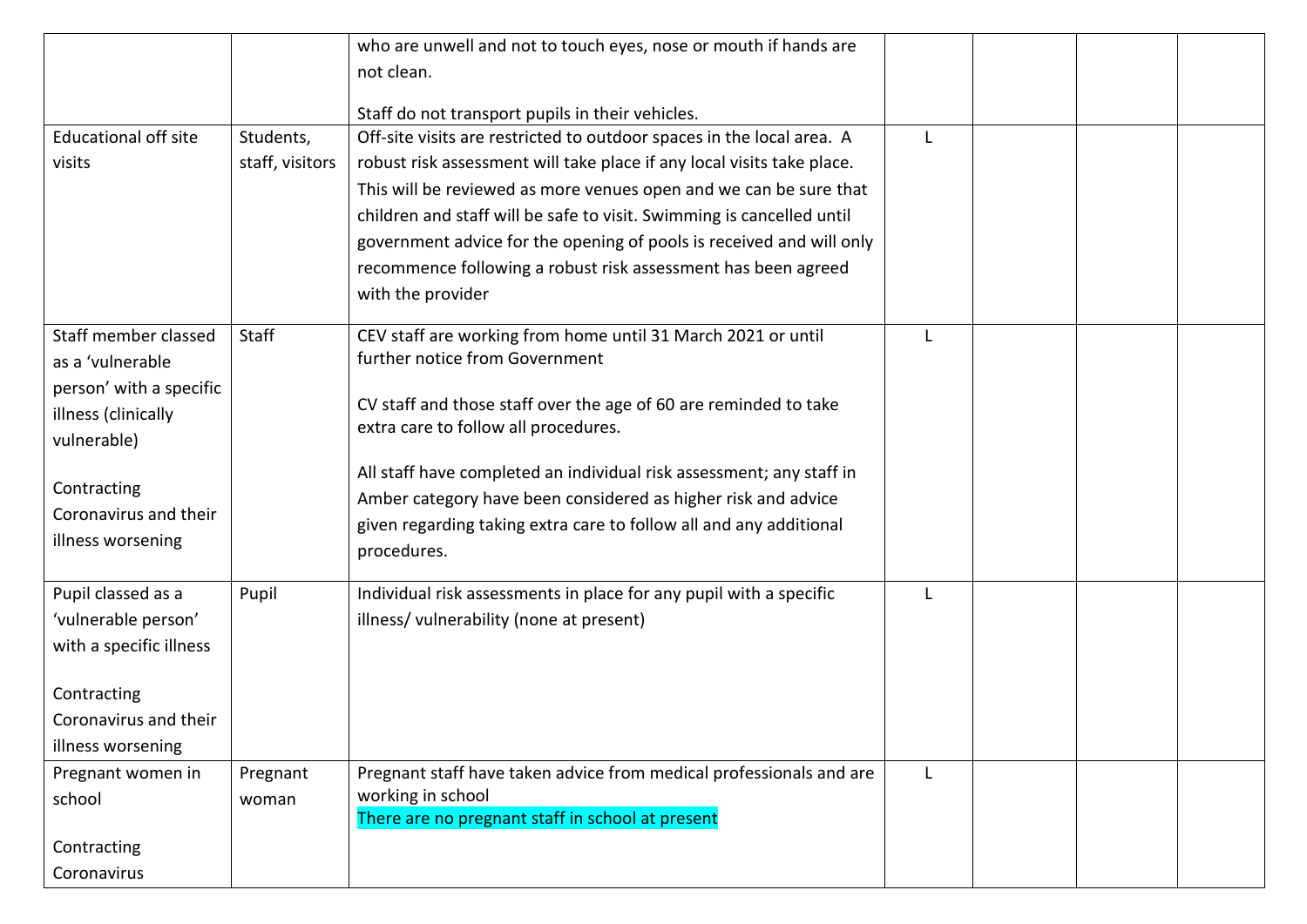| Staff who may                                                                                                                                    | <b>BAME</b> staff         | Staff who may otherwise be at increased risk from coronavirus are                                                                                                                                                                                                                                                                                                                                                                                                                                     |   |                                    |                |  |
|--------------------------------------------------------------------------------------------------------------------------------------------------|---------------------------|-------------------------------------------------------------------------------------------------------------------------------------------------------------------------------------------------------------------------------------------------------------------------------------------------------------------------------------------------------------------------------------------------------------------------------------------------------------------------------------------------------|---|------------------------------------|----------------|--|
| otherwise be at                                                                                                                                  |                           | risk assessed and account is taken of any underlying health issues,                                                                                                                                                                                                                                                                                                                                                                                                                                   |   |                                    |                |  |
| increased risk from                                                                                                                              |                           | (esp heart disease, hypertension, Type 2 diabetes), persons of                                                                                                                                                                                                                                                                                                                                                                                                                                        |   |                                    |                |  |
| coronavirus (COVID-                                                                                                                              |                           | Bangladeshi/ Pakistani origin; adverse living conditions (over-                                                                                                                                                                                                                                                                                                                                                                                                                                       |   |                                    |                |  |
| 19) (eg BAME staff)                                                                                                                              |                           | crowding etc) which may impact on risk                                                                                                                                                                                                                                                                                                                                                                                                                                                                |   |                                    |                |  |
| Contracting<br>Coronavirus<br>Lack of testing of<br>systems and facilities<br>within the school and<br>its grounds<br>Contracting<br>Coronavirus | All occupants             | Staff are informed of the increased risk, to take extra care to follow<br>all and any additional procedures and their health is monitored<br>carefully<br>Statutory testing plan in place and is up to date<br>Essential checks such as for fire and legionella have continued<br>Prior to opening, the fire alarm call points, sounders and emergency<br>lighting has been checked by the Site Manager.<br>All toilets, taps (internal and external) and showers are flushed for 5<br>minutes weekly | L | Regular<br>testing by<br>site team | As<br>required |  |
|                                                                                                                                                  |                           |                                                                                                                                                                                                                                                                                                                                                                                                                                                                                                       |   |                                    |                |  |
| Manual handling                                                                                                                                  | Site Manager              | Trained employees move larger/heavier items                                                                                                                                                                                                                                                                                                                                                                                                                                                           |   |                                    |                |  |
| when having to move<br>furniture, equipment                                                                                                      | and other<br>school staff | Where possible maintain social distancing                                                                                                                                                                                                                                                                                                                                                                                                                                                             |   |                                    |                |  |
| and resources                                                                                                                                    |                           | Trollies and other manual aids used                                                                                                                                                                                                                                                                                                                                                                                                                                                                   |   |                                    |                |  |
| Upper limb disorders                                                                                                                             |                           | General information about safe manual handling provided to staff                                                                                                                                                                                                                                                                                                                                                                                                                                      |   |                                    |                |  |
| Back injury                                                                                                                                      |                           |                                                                                                                                                                                                                                                                                                                                                                                                                                                                                                       |   |                                    |                |  |
| <b>Strains</b>                                                                                                                                   |                           |                                                                                                                                                                                                                                                                                                                                                                                                                                                                                                       |   |                                    |                |  |
| Contracting/spreading                                                                                                                            | All occupants             | Equipment, welfare facilities, play equipment                                                                                                                                                                                                                                                                                                                                                                                                                                                         |   |                                    |                |  |
| Coronavirus                                                                                                                                      |                           | Water fountains, dishwashers are not to be used                                                                                                                                                                                                                                                                                                                                                                                                                                                       |   |                                    |                |  |
|                                                                                                                                                  |                           | Shared equipment (eg Fridges / microwaves/ kettles): surfaces must                                                                                                                                                                                                                                                                                                                                                                                                                                    |   |                                    |                |  |
|                                                                                                                                                  |                           | be wiped after each user (wipes are provided)                                                                                                                                                                                                                                                                                                                                                                                                                                                         |   |                                    |                |  |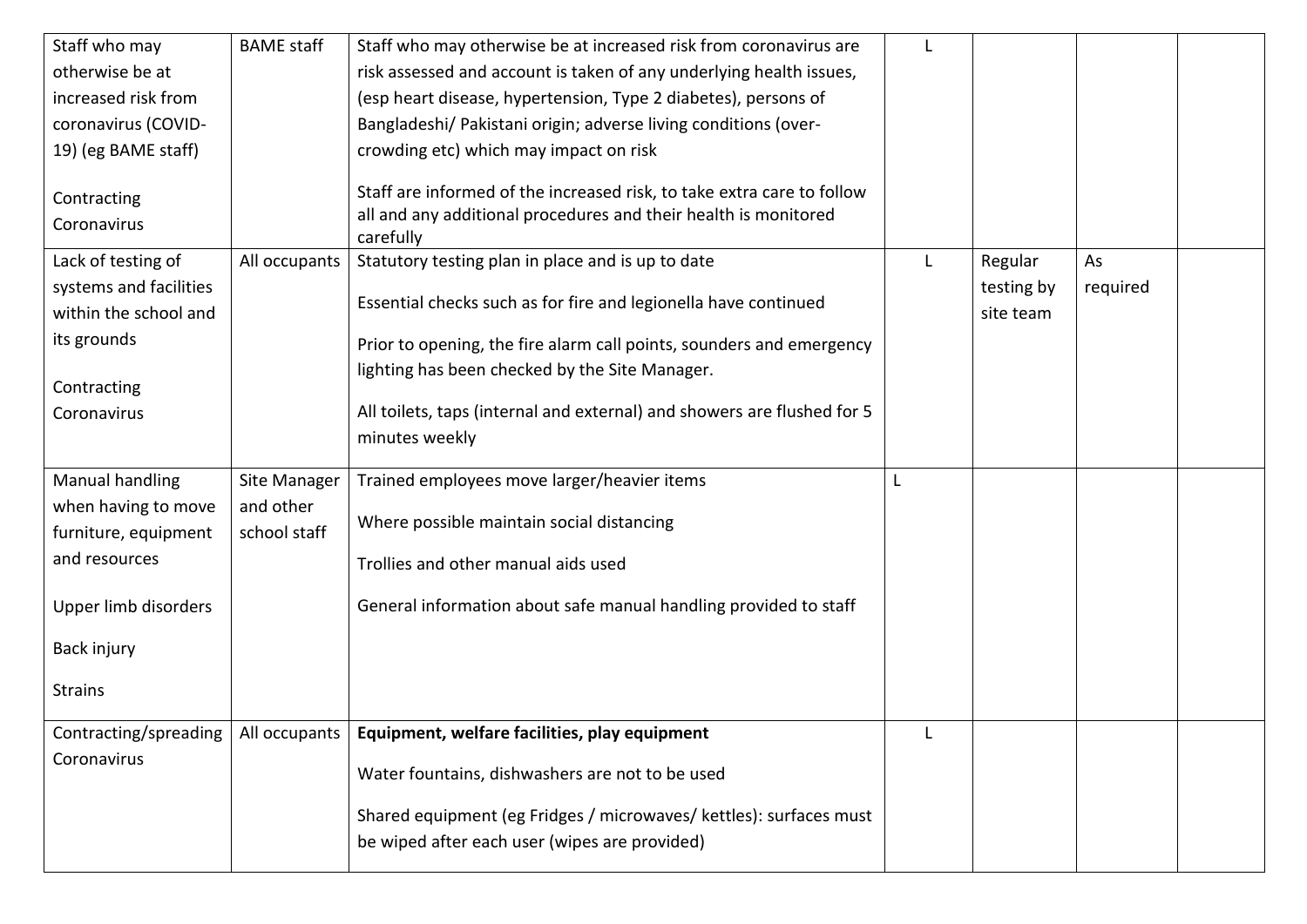| Phones: ideally fixed phones should only be used by one person. If<br>sharing is unavoidable, phones are cleaned between each use.<br>Phones should not be passed from one person to another during a<br>call. Mobile phones should not be shared.                                                                |  |  |
|-------------------------------------------------------------------------------------------------------------------------------------------------------------------------------------------------------------------------------------------------------------------------------------------------------------------|--|--|
| Signage displayed reminding staff to wash their hands before and<br>after use.                                                                                                                                                                                                                                    |  |  |
| Staff must bring in and keep all their own items in their space. They<br>must not share anything where possible with anyone. This includes<br>bringing own cups, containers of food and keeping these with them.<br>Food is not shared and drinks are not made for other staff                                    |  |  |
| Shared areas have minimal use.                                                                                                                                                                                                                                                                                    |  |  |
| School staff must use their own laptops, ipads, pens, pencils etc.                                                                                                                                                                                                                                                |  |  |
| Hot water point in staff room can be used but will require<br>individuals to wash hands before and after use. (wipes will be<br>provided)                                                                                                                                                                         |  |  |
| Fixed play equipment must not be used and is taped off and out of<br>use. (New guidance 30.6.20 states that play equipment can be used<br>under strict hygiene controls. As we cannot comply at present, fixed<br>equipment will continue to be out of use. This includes the play<br>train in the woodland area) |  |  |
| Each bubble has its own playground equipment which is sanitised<br>regularly                                                                                                                                                                                                                                      |  |  |
| Soft furnishings and soft toys etc are removed from all classrooms.<br>EYFS dressing up clothes are washed weekly or taken out of use for<br>48 hours. A disinfectant fogger has been purchased so that soft<br>furnishings can be sanitised weekly                                                               |  |  |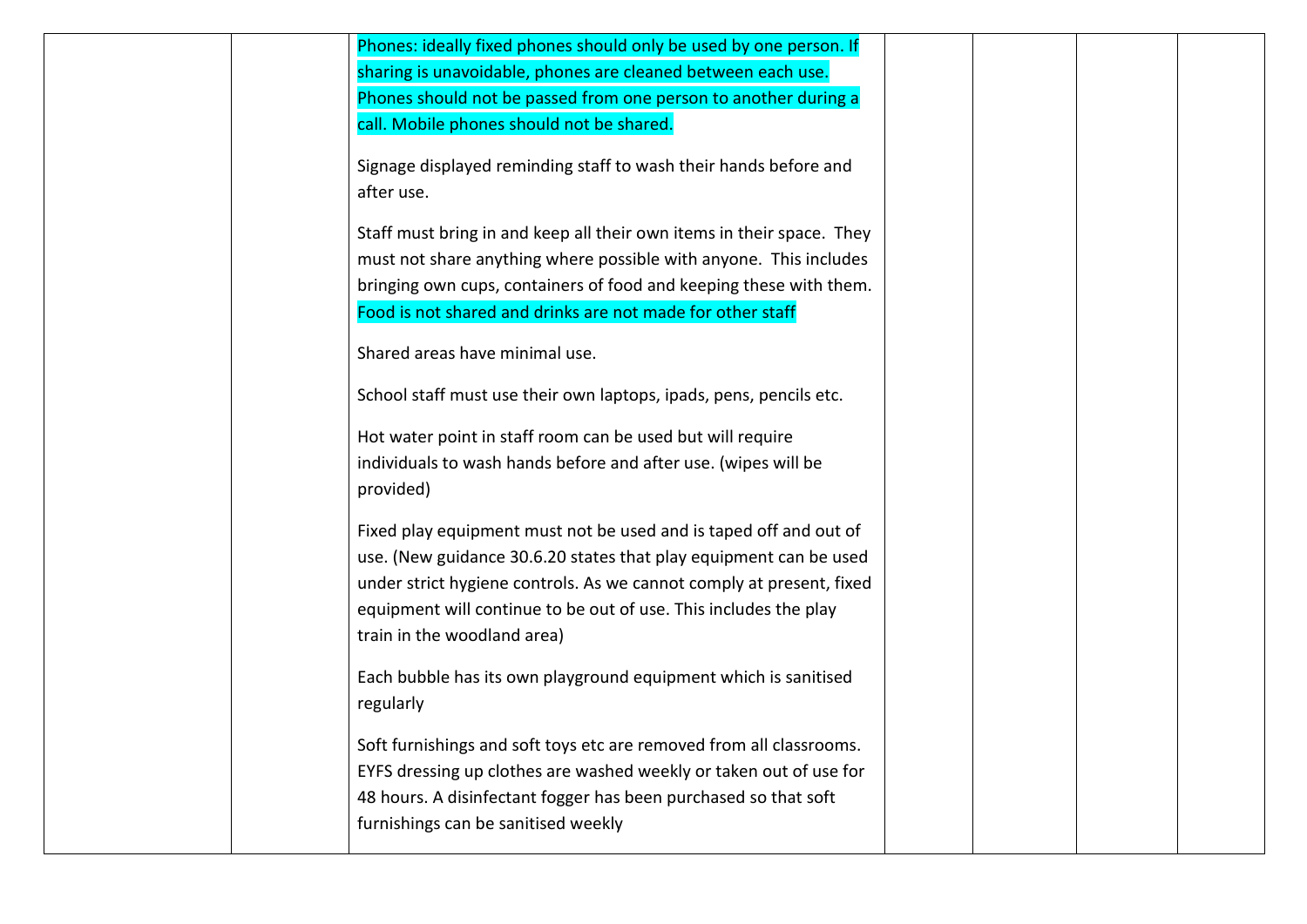|                                         |              | Sports equipment is thoroughly cleaned between each use by<br>different individual groups including PE mats<br>PE equipment is either sanitised thoroughly after use or removed<br>from the hall for 48/72 hours out of use time.<br>Only classroom resources that can be cleaned and sanitised should<br>be used. If resources are used that cannot be cleaned and sanitised<br>(eg fabrics) they must be taken out of use for at least 48 hours at                                                                    |   |  |  |
|-----------------------------------------|--------------|-------------------------------------------------------------------------------------------------------------------------------------------------------------------------------------------------------------------------------------------------------------------------------------------------------------------------------------------------------------------------------------------------------------------------------------------------------------------------------------------------------------------------|---|--|--|
|                                         |              | the end of the session/day.<br>Lessons where resources are passed around should be avoided.<br>Musical instruments may be used but must not be shared and must                                                                                                                                                                                                                                                                                                                                                          |   |  |  |
|                                         |              | be sanitised after each use<br>Pupils limit the amount of equipment they bring into school each<br>day, to essentials such as lunch boxes, hats, coats, books, stationery                                                                                                                                                                                                                                                                                                                                               |   |  |  |
|                                         |              | and mobile phones. Bags are not allowed.<br>Pupils and teachers can take books and other shared resources                                                                                                                                                                                                                                                                                                                                                                                                               |   |  |  |
|                                         |              | home, although unnecessary sharing should be avoided. Pupils are<br>provided with clear, wipeable bags to use for reading/ homework<br>books. Books are sent home on Mondays, returned on Fridays and<br>kept in school for 48 hours before re-use.                                                                                                                                                                                                                                                                     |   |  |  |
| Impact on physical<br>and mental health | Staff/pupils | • Line managers will offer support to staff who are affected by<br>Coronavirus or has a family member affected.<br>Management will promote mental health & wellbeing awareness<br>to staff during the Coronavirus outbreak and will offer whatever<br>support they can to help.<br>• There is regular communication of mental health information<br>and has an open-door policy for those who need additional<br>support.<br>• Staff are aware of pupil's mental health; any child in need<br>reported to pastoral team | L |  |  |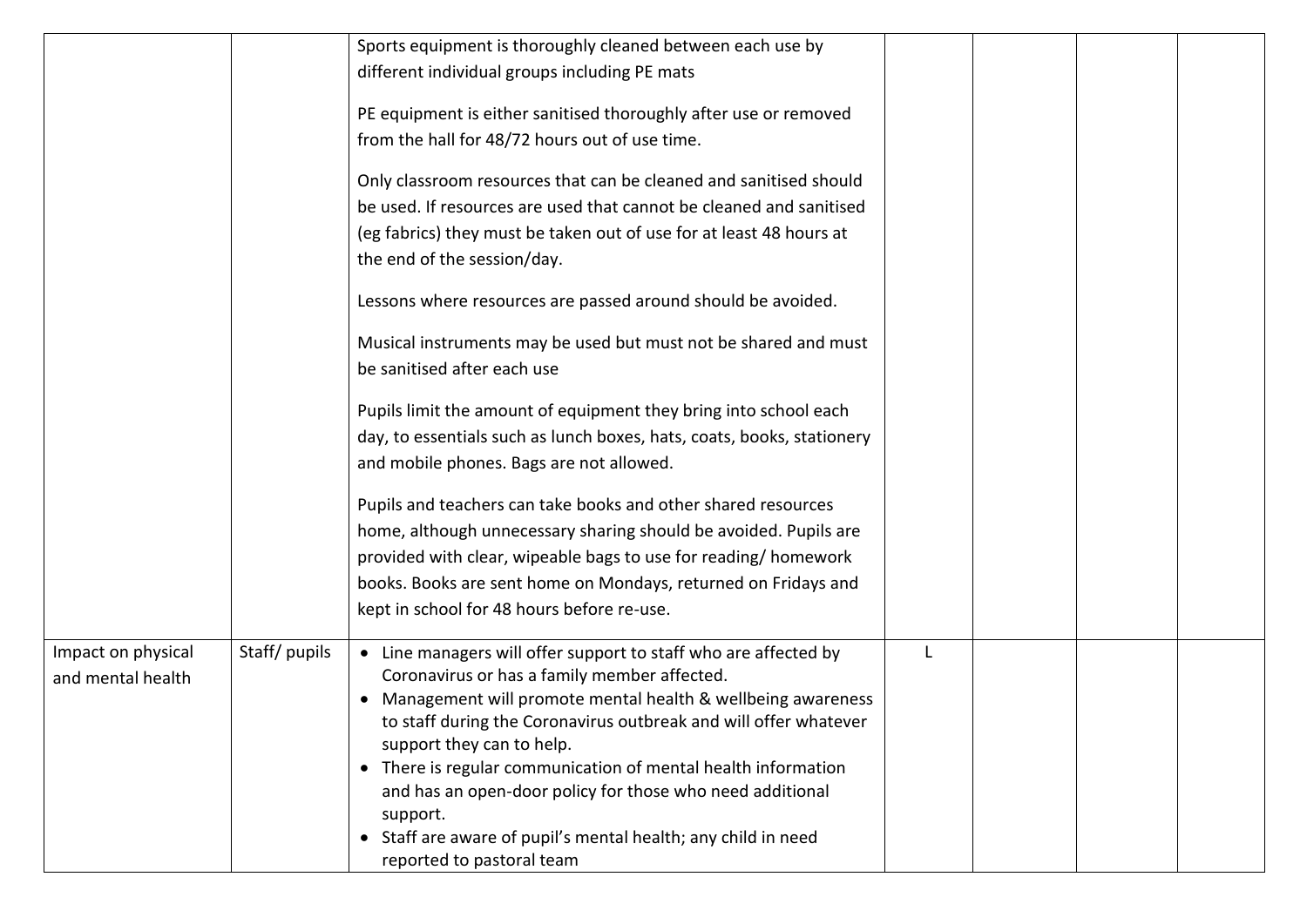| Workplace well-being charter in place. Crest H&S officer<br>continues to support well-being with information for staff |  |  |
|------------------------------------------------------------------------------------------------------------------------|--|--|
|                                                                                                                        |  |  |

|                      | <b>Name</b> | Position | Signature | Date                | <b>Review Date</b> |
|----------------------|-------------|----------|-----------|---------------------|--------------------|
| <b>Risk Assessor</b> | E Thomson   | DHT/H&S  |           | 9.7.20              | as required        |
|                      |             |          |           | 3.9.20              |                    |
|                      |             |          |           | 21.9.20             |                    |
|                      |             |          |           | 7.10.20             |                    |
|                      |             |          |           | 23.11.20            |                    |
|                      |             |          |           | 6.1.21              |                    |
|                      |             |          |           | (lockdown)          |                    |
|                      |             |          |           | 18.1.21             |                    |
|                      |             |          |           | (reviewed           |                    |
|                      |             |          |           | in line with        |                    |
|                      |             |          |           | joint union<br>risk |                    |
|                      |             |          |           | assessment)         |                    |
|                      |             |          |           | 20.1.21             |                    |
|                      |             |          |           | (reviewed           |                    |
|                      |             |          |           | in line with        |                    |
|                      |             |          |           | LA                  |                    |
|                      |             |          |           | guidance)           |                    |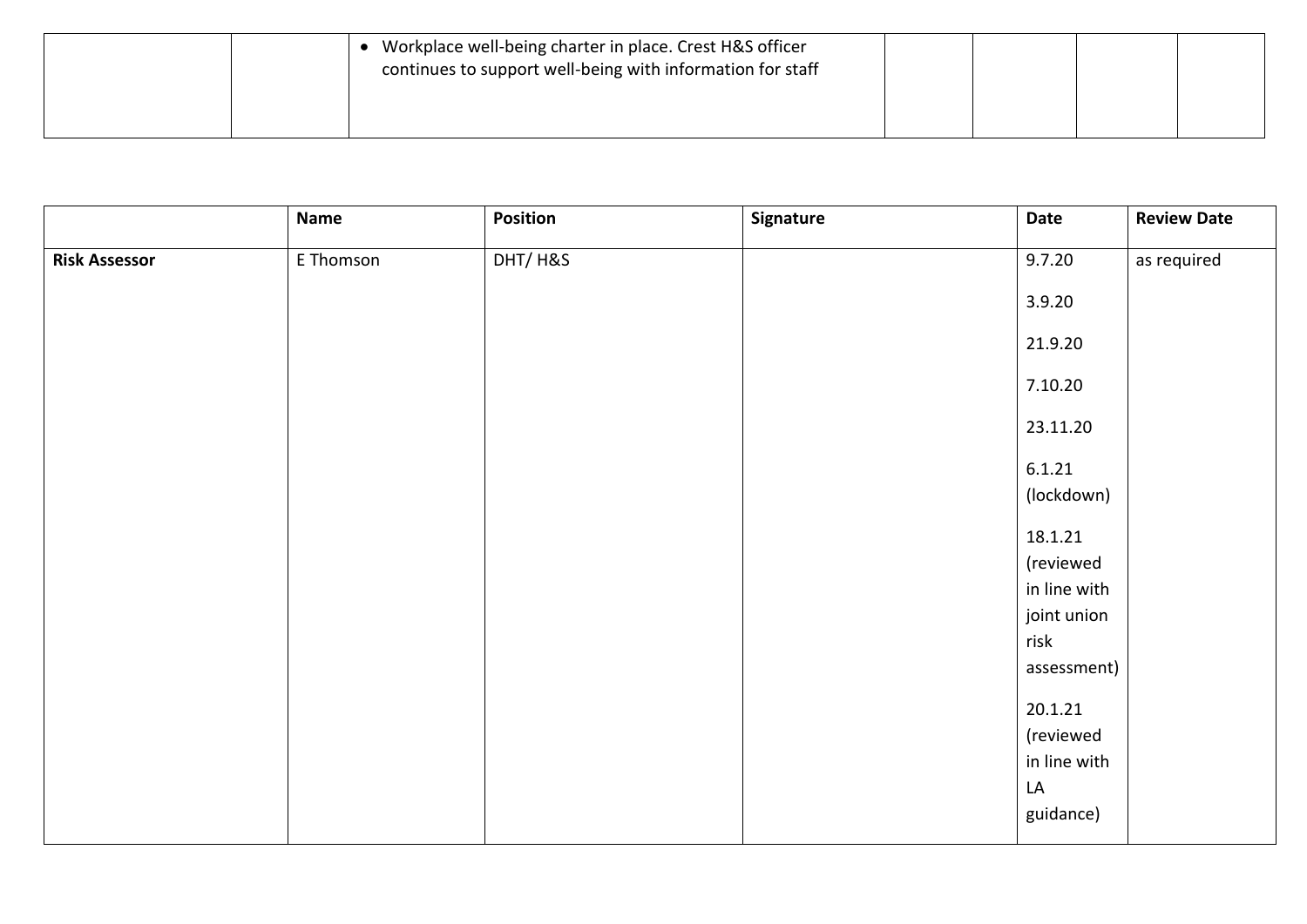|                     |                  |    | 1.3.21       |             |
|---------------------|------------------|----|--------------|-------------|
|                     |                  |    | (reviewed    |             |
|                     |                  |    | prior to     |             |
|                     |                  |    | reopening    |             |
|                     |                  |    | on 8 March   |             |
|                     |                  |    | 2021)        |             |
|                     |                  |    |              |             |
|                     |                  |    |              |             |
| <b>Line Manager</b> | <b>K</b> Charles | HT | 9.7.20       | as required |
|                     |                  |    | 3.9.20       |             |
|                     |                  |    | 21.9.20      |             |
|                     |                  |    | 7.10.20      |             |
|                     |                  |    | 23.11.20     |             |
|                     |                  |    | 6.1.21       |             |
|                     |                  |    | (lockdown)   |             |
|                     |                  |    | 18.1.21      |             |
|                     |                  |    | (reviewed    |             |
|                     |                  |    | in line with |             |
|                     |                  |    | joint union  |             |
|                     |                  |    | risk         |             |
|                     |                  |    | assessment)  |             |
|                     |                  |    | 20.1.21      |             |
|                     |                  |    | (reviewed    |             |
|                     |                  |    | in line with |             |
|                     |                  |    | LA           |             |
|                     |                  |    | guidance)    |             |
|                     |                  |    |              |             |